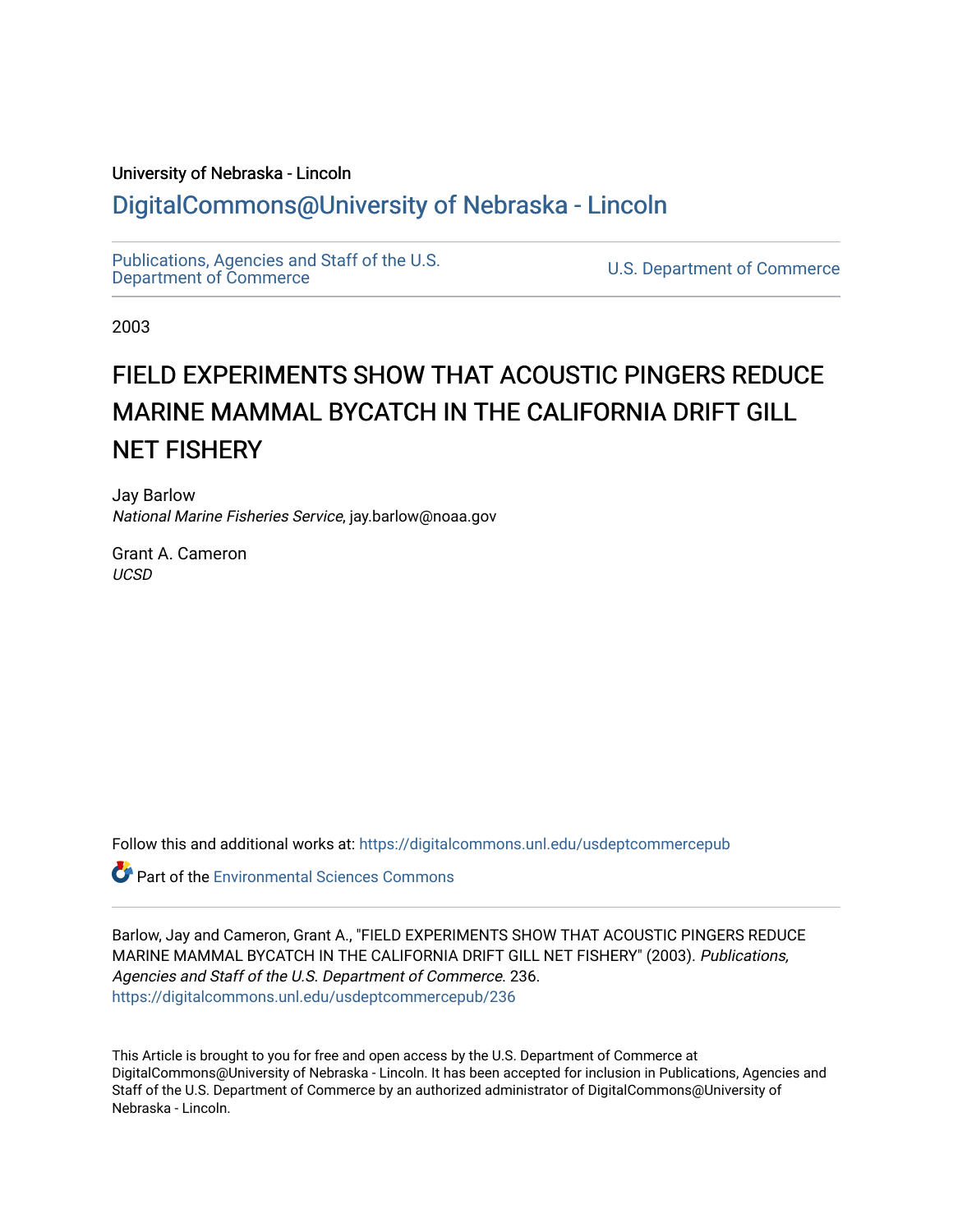This article is a U.S. government work, and is not subject to copyright in the United States.

## FIELD EXPERIMENTS SHOW THAT ACOUSTIC PINGERS REDUCE MARINE MAMMAL BYCATCH IN THE CALIFORNIA DRIFT GILL NET FISHERY

JAY BARLOW

GRANT A. CAMERON<sup>1</sup>

Southwest Fisheries Science Center, National Marine Fisheries Service, 8604 La Jolla Shores Drive, La Jolla, California 92037, U.S.A. E-mail: jay.barlow@noaa.gov

#### ABSTRACT

A controlled experiment was carried out in 1996-1997 to determine whether acoustic deterrent devices (pingers) reduce marine mammal bycatch in the California drift gill net fishery for swordfish and sharks. Using Fisher's exact test, bycatch rates with pingers were significantly **less** for all cetacean species combined  $(P \le 0.001)$  and for all pinniped species combined  $(P = 0.003)$ . For species tested separately with this test, bycatch reduction was statistically significant for shortbeaked common dolphins  $(P = 0.001)$  and California sea lions  $(P = 0.02)$ . Bycatch reduction is not statistically significant for the other species tested separately, but sample sizes and statistical power were low, and bycatch rates were lower in pingered nets for six of the eight other cetacean and pinniped species. A log-linear model relating the mean rate of entanglement to the number of pingers deployed was fit to the data for three groups: short-beaked common dolphins, other cetaceans, and pinnipeds. For a net with 40 pingers, the models predict approximately a 12 fold decrease in entanglement for short-beaked common dolphins, a 4-fold decrease for other cetaceans, and a 3-fold decrease for pinnipeds. No other variables were found that could explain this effect. The pinger experiment ended when regulations were enacted to make pingers mandatory in this fishery.

Key words: bycatch, fishery, pinger, cetacean, dolphin, pinniped, *Delphinus delphis, Zalopbus califonianus,* short-beaked common dolphin, California sea lion.

Acoustic deterrent devices (pingers) reduced the bycatch of harbor porpoise *(Pbocoena pbocoena)* in bottom-set gill nets during controlled experiments: in the Gulf of Maine (Kraus *et al.* 1997), in the Bay of Fundy (Trippel *et a[.* 1999), along the Olympic Peninsula (Gearin *et al.* 2000), and in the North Sea.<sup>2</sup> In all cases

Current address: Scripps Institution of Oceanography, UCSD, *9500* Gilman Drive, La Jolla, California 92093, U.S.A. ' Larsen, F. 1997. Effekten af akustiske alarmer **pb** bifangst af marsvin i garn. Report number *44-97* 

<sup>(</sup>unpublished). Available from the Danish Institute for Fisheries Research, Jægersborgvej 64-66, DK-2800 Kgs. Lyngby, Denmark.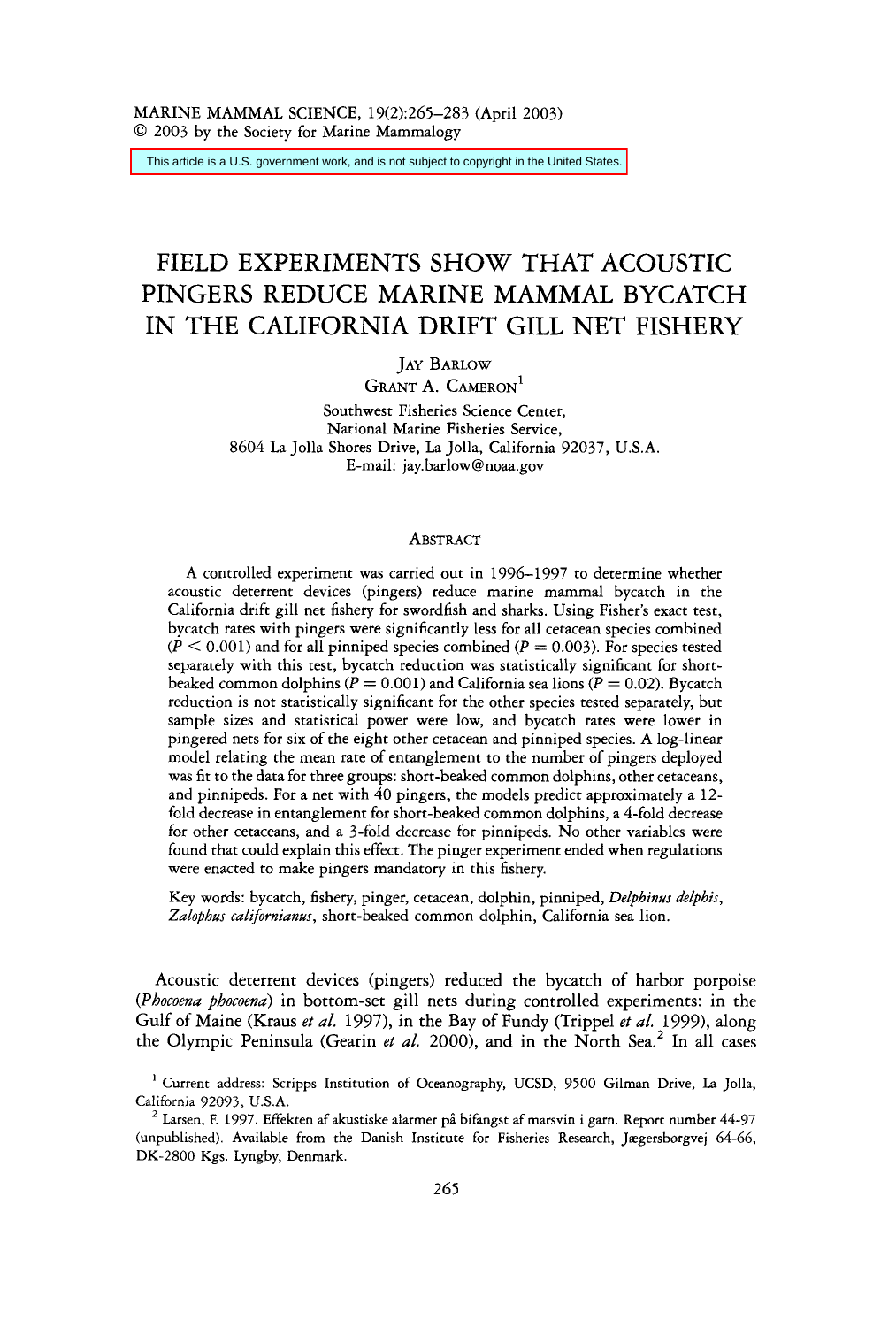**a** large (approximately 77%-90%) decrease in harbor porpoise mortality was achieved in short-term experiments. The mechanisms are not well understood (Kraus *et al.* 1997), but in field trials and in captive studies, the sounds produced by pingers appear to be aversive to harbor porpoises (Kastelein *et al.* 1995, 2000; Laake *et al.*;<sup>3</sup> Culik *et al.* 2001). Another pinger experiment was conducted in 1994 on **a** drift gill net fishery for swordfish along the US. east coast whose bycatch included a wide variety of cetaceans. Results of that experiment were somewhat equivocal: in paired tests pingered nets had lower bycatch, but both pingered and unpingered nets in the experiment had higher bycatch than unpingered nets in the rest of the fleet.<sup>4</sup> Prior to these recent successes, the use of active or passive acoustic deterrents showed lirrle or no effect on net entanglement of Dall's porpoises *(Phocoenoides dalli)* (Hatakeyama *et al.* 1994), and there was little optimism in the scientific community that such approaches would work with other species (Dawson 1994, Perrin *et al.* 1994, Jefferson and Curry 1996). The recent success of pingers in reducing harbor porpoise entanglements in bottom set gill nets prompted **a** reevaluation of their potential to reduce mortality of other cetacean species in other fisheries.5 In this paper we describe an experiment to evaluate the effectiveness of pingers to reduce cetacean mortality in the drift gill net fishery for swordfish and sharks along the coasts of California and Oregon.

This drift gill net fishery typically operates 37-370 km offshore from southern California to northern California and, in some years, to Oregon (Fig. 1). The primary season for broadbill swordfish *(Xiphias gladius)* is between 15 August and 3 1 January, but some vessels fish for sharks (primarily common thresher, *Alopizis vulpinas,* and shortfin mako, *Iwrus oxyrinchw)* between 15 May and 15 August. There were approximately 130 vessels actively fishing in 1995.<sup>6</sup> Vessels are typically 9-23 m in length, and each vessel fishes at night with one multifilament gill net (stretched mesh size of 43-56 cm) with **a** maximum length of 1,830 m. Nets are suspended completely below the surface by float lines which were a minimum of 11 m in length. Previous bycatch included a wide assortment of cetacean species (Julian and Beeson 1998) including delphinids (common dolphins, Pacific white-sided dolphins, northern right whale dolphins, Risso's dolphins, pilot whales, bottlenose dolphins, and killer whales), beaked whales (Cuvier's beaked whales, Baird's beaked whales, and *Mesoplodon* spp.), dwarf sperm whales, sperm whales, and humpback whales (see Table 2 for scientific names). Based on the

<sup>3</sup> Laake, J., D. Rugh and L. Baraff. 1998. Observations of harbor porpoise in the vicinity of acoustic alarms on a set gill net. U.S. Department of Commerce, NOAA Technical Memorandum NMFS-AFSC-84 (unpublished). 40 pp. Available from the National Marine Mammal Laboratory, 7600 Sand Point Way NE, Seattle, WA 98115, U.S.A.

DeAlteris, J., E. Williams and K. Castro. 1994. Results of an experiment using acoustic devices to reduce the incidental take of marine mammals in the swordfish drift gillnet fishery in the Northwest Atlantic Ocean. Unpublished report. 10 pp. Available from the University of Rhode Island, Kingston, **RI** 02881, U.S.A.

 $^5$  Reeves, R. R., R. J. Hofman, G. K. Silber and D. Wilkinson. 1996. Acoustic deterrence of harmful marine mammal-fishery interactions. Proceedings of a workshop held in Seattle, Washington, 20-22 March 1996. U.S. Department of Commerce, NOAA Technical Memorandum NMFS-OPR-10 (unpublished). 70 pp. Available from the NMFS Office of Protected Resources, 1335 East/West Highway, Silver Springs, MD 20910, U.S.A.

Barlow, J., K. A. Forney, P. S. Hill, R. L. Brownell, Jr., J. **V.** Carretta, D. **P.** DeMaster, F. Julian, M. S. Lowry, T. Ragen and R. R. Reeves. 1997. US. Pacific Marine Mammal Stock Assessments: 1996. NOAA Technical Memorandum NOAA-TM-NMFS-SWFSC-248. 223 pp.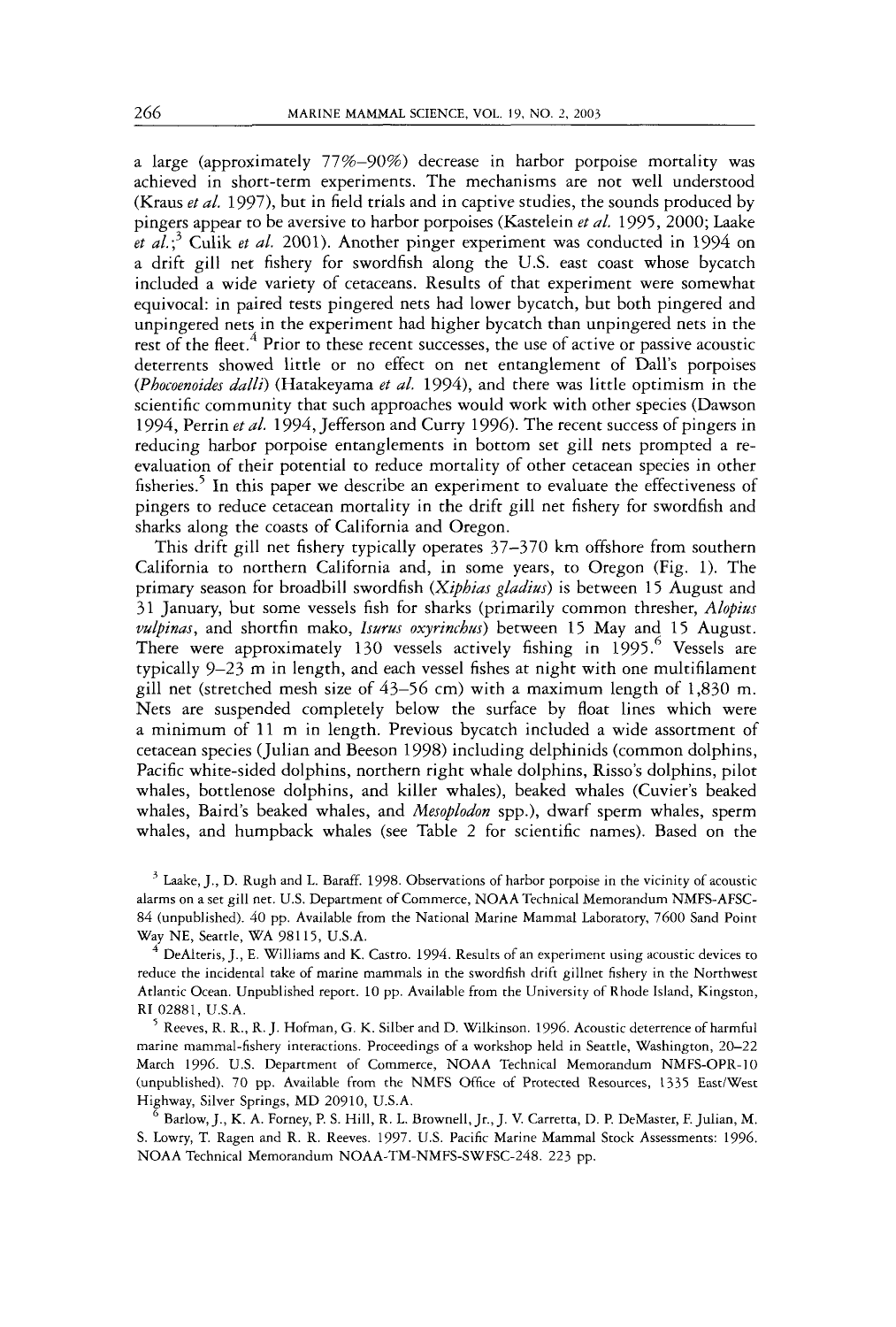

*Figure 1.* Geographic distribution of sets with pingers (left) and without pingers (right) that were included in analyses.

management scheme used in the United States, the estimated bycatch in 1992- 1996 exceeded the PBR (Potential Biological Removal) for some marine mammal species and may not be sustainable.<sup>6</sup> Concern about these bycatch levels prompted the formation of the Pacific Offshore Cetacean Take Reduction Team to identify potential solutions to this problem. The experiment described here was among their first recommendations.

#### **METHODS**

#### *Experimental Design*

The experiment was designed to maximize statistical power and minimize bias. Each set was assigned randomly as either an experimental set (with pingers) or a control set (without pingers). The experiment was carried out only on those 20%- 25 % of fishing trips that carried National Marine Fisheries Service bycatch observers. Prior to a trip, observers were given packets of 10 sealed and numbered envelopes. Prior to each set, observers would open the envelope with the number corresponding to the sequential set number for that trip and would read a card which would indicate whether that set was to be "experimental" or "control." Randomized within each packet of ten envelopes were five cards labeled "pingers" and five labeled "no pingers." If the number of sets per trip exceeded 10, a new packet of envelopes was used starting with set number 11. To minimize the potential for experimental manipulation, the selection of experimental and control sets was made after the skipper had identified a fishing location and immediately prior to setting the net. **A** double-blind experimental design (such as that used by Kraus *et al.* 1997 and Larsen<sup>2</sup>) was logistically infeasible.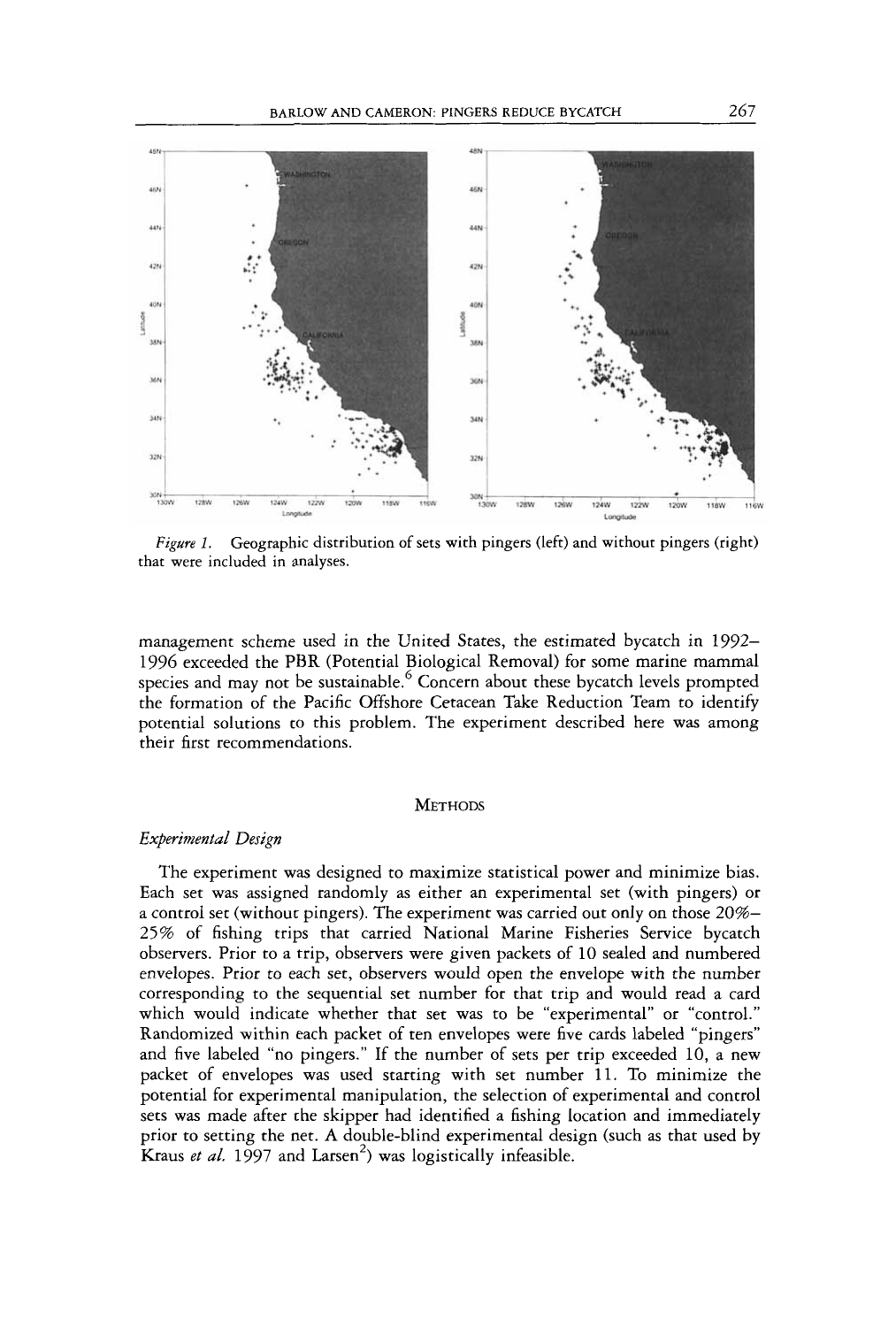Dukane NetMark  $1000^7$  pingers were used during this experiment. These commercially produced pingers emit a tonal signal of 300 msec duration every *4* sec with a fundamental frequency of 10-12 **kHz** and with significant harmonics up to 100 kHz. The manufacturer cites a source level of 132 dB (re: 1  $\mu$ Pa @ 1 m), but independent calibration studies have shown considerable variation in source levels between 120 and 146 dB  $(\bar{X} = 138 \text{ dB}, n = 35)$ .<sup>8,9</sup> At a source level of 132 dB, these pingers were estimated to be 15 dB above ambient noise levels at 100 m distance in the near-bottom environment in the Gulf of Maine (Kraus *et al.* 1997). Fishermen were instructed to place one pinger at each end of the floatline and at 91 m intervals along the floatline and one pinger every 91 m along the leadline offset midway between the pingers on the floatline. **A** typical net of 1,830 m would therefore require 21 pingers along the floatline and 20 pingers along the leadline. The actual number and configuration of pingers varied due to differences in net length, pinget failures, and other uncontrolled factors (see below).

The experiment started at the beginning of the swordfish season in August 1996 and continued until the end of October 1997 when pingers became mandatory in this fishery. Based on previously measured rates of cetacean entanglement in this fishery, an *a priori* power analysis<sup>10</sup> indicated that approximately 1,100 sets would be needed *(550* with pingers and *550* without) to obtain a 90% probability of detecting a 50% decline in overall cetacean mortality (based on a Fisher exact test with  $\alpha = 0.10$ , 1-tailed). A multiyear experiment was anticipated, but with only *420* observed sets in 1996, the overall change in cetacean entanglement (a 77% reduction) was statistically significant.<sup>11</sup> Based on these preliminary results, pingers were made mandatory on 28 October 1997 *via* Federal regulations under the authority of the U.S. Marine Mammal Protection Act, effectively ending the controlled experiment.

#### *Data Collection*

Observers on fishing vessels collected data on net specification (including number of pingers used), environmental conditions at the beginning and end of the set, vessel activities during the set, and location at the beginning of the set (Table 1). During net retrieval, the observer was stationed in a good position to observe the retrieval and recorded numbers and species of marine mammals (Table 2), sea birds, turtles, and fish caught. Data were checked by observers in the field and when they entered their data using a range-checking data entry program. Computer files were also checked for outliers, missing fields, and inconsistencies using an edit

<sup>&#</sup>x27; The **use** of brand names does not imply endorsement by the National Marine Fisheries Service.

<sup>\*</sup> Unpublished data from K. C. Baldwin, C. Pacheco, and S. D. Kraus, Center for Ocean

Unpublished data from D. Norris, Biomon, 718 C West Victoria Street, Santa Barbara, CA 93101, U.S.A.

 $^{10}$  Barlow, J. 1996. Design of an experiment to test the effectiveness of "pingers" to reduce marine mammal by-catch in the west-coast drift gillnet fishery for swordfish and sharks. Unpublished report. 8 pp. Available from the Southwest Fisheries Science Center, 8604 La Jolla Shores Drive, La Jolla, CA 92037, U.S.A.

Julian, F. 1997. Cetacean mortality in California gill net fisheries: preliminary estimates for 1996. **I1** Paper SC/49/SM2 (unpublished). 13 pp. Available from the International Whaling Commission, The Red House, Station Road, Histon, Cambridge CB4 4NP, United Kingdom.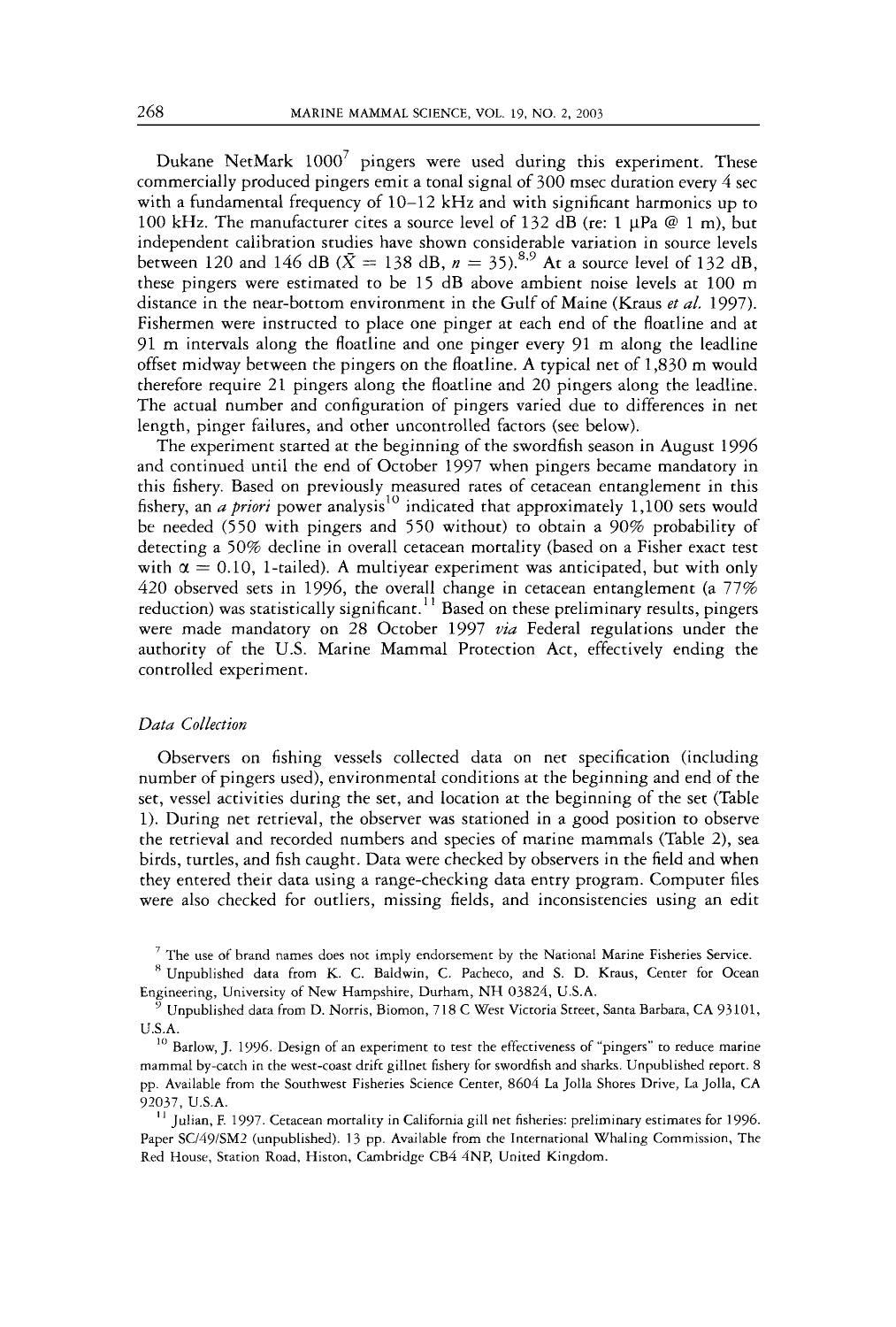| of variables used in analyses. Variable types coded: cat = categorical, cnt = continuous, ord = ordinal, inv = interval. | ble or caregories of caregorical variable given under "Values." Mean statistics consist of arithmetic mean for continuous and | of "1" for binary categorical variables. "X" indicates tests performed on each variable. "Entangle" indicates Wilcoxon tests | entanglement rate. "Pings" indicates Wilcoxon test for differences in variable between sets with and without pingers (check | indicate variable included in the Generalized Linear Model analyses. |
|--------------------------------------------------------------------------------------------------------------------------|-------------------------------------------------------------------------------------------------------------------------------|------------------------------------------------------------------------------------------------------------------------------|-----------------------------------------------------------------------------------------------------------------------------|----------------------------------------------------------------------|
|                                                                                                                          |                                                                                                                               |                                                                                                                              |                                                                                                                             |                                                                      |
|                                                                                                                          |                                                                                                                               |                                                                                                                              |                                                                                                                             |                                                                      |
|                                                                                                                          |                                                                                                                               |                                                                                                                              |                                                                                                                             |                                                                      |
|                                                                                                                          |                                                                                                                               |                                                                                                                              |                                                                                                                             |                                                                      |
|                                                                                                                          |                                                                                                                               |                                                                                                                              |                                                                                                                             |                                                                      |
|                                                                                                                          |                                                                                                                               |                                                                                                                              |                                                                                                                             |                                                                      |
|                                                                                                                          |                                                                                                                               |                                                                                                                              |                                                                                                                             |                                                                      |
| Table 1. Descriptions c                                                                                                  | lange of continuous variab.                                                                                                   | nterval variables and odds                                                                                                   | of variable for difference in                                                                                               | on randomization). "GLM"                                             |
|                                                                                                                          |                                                                                                                               |                                                                                                                              |                                                                                                                             |                                                                      |

|                         |                                                                                                                                                                                                                         |                |             |                | Mean statistics |                    |          | Tests |     |
|-------------------------|-------------------------------------------------------------------------------------------------------------------------------------------------------------------------------------------------------------------------|----------------|-------------|----------------|-----------------|--------------------|----------|-------|-----|
| Variable name           | Description                                                                                                                                                                                                             | $_{\rm Type}$  | Values      | All sets       | pingers<br>With | Without<br>pingers | Entangle | Pings | GLM |
| Controllable mechanical | ariables                                                                                                                                                                                                                |                |             |                |                 |                    |          |       |     |
| dlight                  | deck lights on                                                                                                                                                                                                          | ord            | $\{0,1\}$   | 0.74           | 0.75            | 0.76               | X        | ×     | ×   |
| engine                  | at night? $(1 = 0n)$<br>engine on<br>at night? $(1 = 0n)$<br>generator on<br>at night? $(1 = 0n)$<br>at night? $(1 = 0n)$<br>sumber of light<br>sticks deployed<br>light sticks<br>deployed? $(1 = deployed) mumber of$ | оrd            | $\{0,\,1\}$ | 0.08           | 0.04            | 0.12               | $\times$ | ×     | ×   |
|                         |                                                                                                                                                                                                                         |                |             |                |                 |                    |          |       |     |
| gener                   |                                                                                                                                                                                                                         | ढ              | $\{0,\,1\}$ | 0.83           | 0.83            | 0.82               | ×        | ×     | ×   |
|                         |                                                                                                                                                                                                                         |                |             |                |                 |                    |          |       |     |
| sticks                  |                                                                                                                                                                                                                         | $\overline{a}$ | [0, 40]     | 4.9            | 4.4             | 5.4                |          | ×     | ×   |
| sticks present          |                                                                                                                                                                                                                         | ord            | $\{0,1\}$   | 0.42           | 0.38            | 0.46               | $\times$ | ×     | ×   |
|                         |                                                                                                                                                                                                                         |                |             |                |                 |                    |          |       |     |
| pings                   |                                                                                                                                                                                                                         | $\overline{a}$ | [0, 45]     | $\overline{1}$ | $\overline{32}$ | $\bullet$          |          |       | ×   |
|                         |                                                                                                                                                                                                                         |                |             |                |                 |                    |          |       |     |
| pings present           | pingers deployed<br>pingers<br>deployed? (1 = deployed)<br>number of hours                                                                                                                                              | оrd            | $\{0,\,1\}$ | 0.48           | 1.0             | 0.0                | $\times$ |       | ×   |
|                         |                                                                                                                                                                                                                         |                |             |                |                 |                    |          |       |     |
| soak                    |                                                                                                                                                                                                                         | ā              | [0, 62]     | 12.5           | 12.7            | 12.3               |          | ×     | ×   |
|                         | net submerged                                                                                                                                                                                                           |                |             |                |                 |                    |          |       |     |
| $s$ oak $1 \sigma/hi$   |                                                                                                                                                                                                                         | ord            | $\{0,\,1\}$ | 0.51           | 0.53            | 0.48               | ×        | ×     | ×   |
|                         | $0 = (s \circ ak \leq 12 h)$<br>$1 = (s \circ ak > 12 h)$                                                                                                                                                               |                |             |                |                 |                    |          |       |     |
| sonar                   | sonar on at                                                                                                                                                                                                             | Ър             | $\{0,\,1\}$ | 0.14           | 0.13            | 0.15               | $\times$ | ×     | ×   |
|                         | $night? (1 = on)$                                                                                                                                                                                                       |                |             |                |                 |                    |          |       |     |

#### BARLOW AND CAMERON: PINGERS REDUCE BYCATCH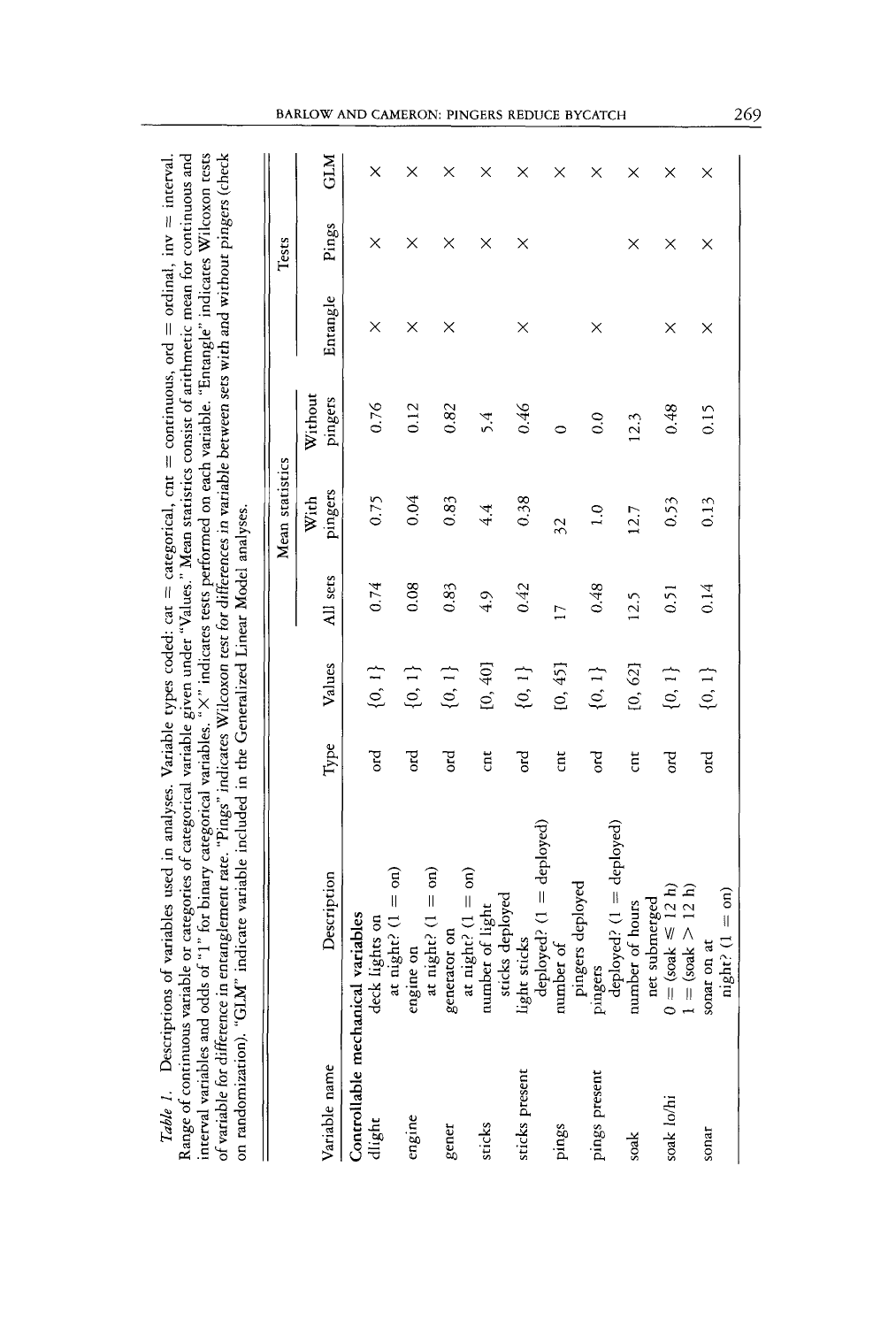|                       |                                                                                                                     |                         |                             |                                              | Mean statistics      |                    |          | Tests             |                   |
|-----------------------|---------------------------------------------------------------------------------------------------------------------|-------------------------|-----------------------------|----------------------------------------------|----------------------|--------------------|----------|-------------------|-------------------|
|                       |                                                                                                                     |                         |                             |                                              |                      |                    |          |                   |                   |
| Variable name         | Description                                                                                                         | Type                    | Values                      | All sets                                     | pingers<br>With      | Without<br>pingers | Entangle | Pings             | GLM               |
| Environment variables |                                                                                                                     |                         |                             |                                              |                      |                    |          |                   |                   |
| bcld                  | cloud cover at start of set:                                                                                        | χū,                     | $\{0,1,\ldots,9\}$          | 3.73                                         | 3.61                 | 3.85               |          | ×                 |                   |
|                       | linear scale $0 = 0\%$ ,<br>8 = 100%, 9 = too dark                                                                  |                         |                             |                                              |                      |                    |          |                   |                   |
|                       |                                                                                                                     |                         |                             |                                              |                      |                    |          |                   |                   |
| bcld lo/hi            | $0 = \text{clat} \text{ (bold} < 5)$<br>$1 = \text{cloudy} \text{ (bold } \ge 5)$<br>cloud cover at end of set:     | ord                     | ${0, 1}$                    | 0.36                                         | 0.35                 | 0.36               | $\times$ | $\times$          | $\times$          |
|                       |                                                                                                                     |                         |                             |                                              |                      |                    |          |                   |                   |
| ecld                  |                                                                                                                     | inv                     | $\{0,\ldots,9\}$            | 5.2                                          | $\overline{51}$      | 5.3                |          | ×                 |                   |
|                       | linear scale $0 = 0\%$ ,<br>8 = 100%, 9 = too dark                                                                  |                         |                             |                                              |                      |                    |          |                   |                   |
|                       |                                                                                                                     |                         |                             |                                              |                      |                    |          |                   |                   |
| ecld lo/hi            |                                                                                                                     | ord                     | $\{0,\,1\}$                 | 0.30                                         | 0.31                 | 0.30               | ×        | $\times$          | ×                 |
|                       | $0 = \text{clear} (\text{ecl} < 5)$<br>$1 = \text{cloudy} (\text{ecl} \ge 5)$<br>Beaufort sea state at start of set |                         |                             |                                              |                      |                    |          |                   |                   |
| bbeau lo/hi           |                                                                                                                     | पुर                     | $\{0, 1\}$                  | 0.49                                         | 649                  | 0.48               | $\times$ | $\times$          | ×                 |
|                       | $0 = \text{calm} (\leq 3),$<br>$1 = \text{rough} (\geq 3)$                                                          |                         |                             |                                              |                      |                    |          |                   |                   |
|                       |                                                                                                                     |                         |                             |                                              |                      |                    |          |                   |                   |
| ebeau lo/hi           | Beaufort sea state at end of set                                                                                    | ord                     | $\{0, 1\}$                  | 0.44                                         | 0.45                 | 0.43               | ×        | $\times$          | X                 |
|                       | $0 = \text{calm} (\leq 3),$                                                                                         |                         |                             |                                              |                      |                    |          |                   |                   |
|                       |                                                                                                                     |                         |                             |                                              |                      |                    |          |                   |                   |
| season                | 1 = rough ( $\geq$ 3)<br>0 = May-Oct, 1 = Nov-Apr<br>Water depth at time                                            | cat                     | $\{0, 1\}$<br>$[0, 2, 700]$ | $\begin{array}{c} 0.56 \\ 1,150 \end{array}$ | $\frac{0.55}{1,167}$ | $0.56$<br>1,135    | X        | $\times$ $\times$ | $\times$ $\times$ |
| depth                 |                                                                                                                     | $\overline{\mathrm{c}}$ |                             |                                              |                      |                    |          |                   |                   |
|                       |                                                                                                                     |                         |                             |                                              |                      |                    |          |                   |                   |
| depth lo/hi           | of net retrieval (fathoms)<br>$0 = \text{shallow} (\leq 1,000$<br>fathoms)                                          | ढू                      | $\{0, 1\}$                  | 0.46                                         | 0.48                 | 0.44               | ×        | $\times$          | ×                 |
|                       |                                                                                                                     |                         |                             |                                              |                      |                    |          |                   |                   |
|                       | $=$ deep $(>1,000$ fathoms)                                                                                         |                         |                             |                                              |                      |                    |          |                   |                   |
| Net variables         |                                                                                                                     |                         |                             |                                              |                      |                    |          |                   |                   |
| extend lo/hi          | $=$ (extend $\ge$ 37 ft)<br>$0 = (exact \leq 37 \text{ ft})$                                                        | cat                     | $\{0, 1\}$                  | 0.25                                         | 0.27                 | 0.24               | ×        | ×                 | ×                 |
|                       |                                                                                                                     |                         |                             |                                              |                      |                    |          |                   |                   |

Table 1. Continued. *Table* 1. Continued.

270

## MARINE MAMMAL SCIENCE, VOL. 19, NO. 2, 2003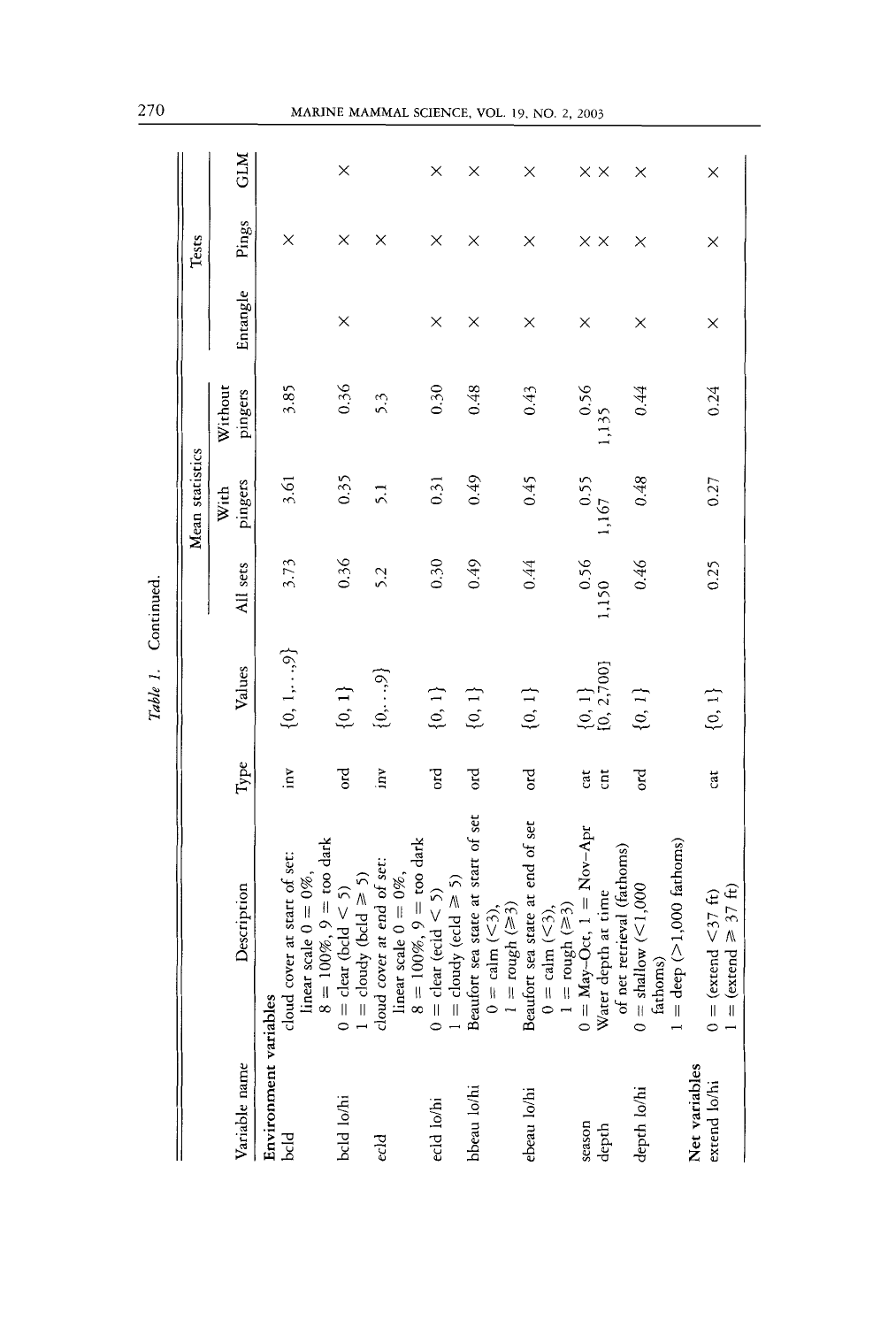|               |                                                                                                                                                                                                                   |                |                              |                                       | Mean statistics                 |                                              |          | Tests             |                   |
|---------------|-------------------------------------------------------------------------------------------------------------------------------------------------------------------------------------------------------------------|----------------|------------------------------|---------------------------------------|---------------------------------|----------------------------------------------|----------|-------------------|-------------------|
|               |                                                                                                                                                                                                                   |                |                              |                                       | With                            | Without                                      |          |                   |                   |
| Variable name | Description                                                                                                                                                                                                       | ${\rm Type}$   | Values                       | All sets                              | pingers                         | pingers                                      | Entangle | Pings             | <b>GLM</b>        |
| extend        | distance between cork line<br>and surface floats (ft)                                                                                                                                                             | ti             | [12, 78]                     | 38.2                                  | 37.3                            | 38.2                                         |          | ×                 | $\times$          |
| mesh          | mesh size (in.)<br>stretched                                                                                                                                                                                      | ä              |                              | 20.3                                  | 20.4                            | 20.3                                         |          | $\times$ $\times$ | $\times$ $\times$ |
| mesh lo/hi    | $0 = (mesh \le 20)$<br>$1 = (mesh > 20)$                                                                                                                                                                          | ord            | $\{15, 22\}$<br>$\{0, 1\}$   | 0.51                                  | 0.51                            | 0.50                                         | ×        |                   |                   |
| ntcolor       | color of net                                                                                                                                                                                                      | cat            | green, red,                  |                                       |                                 |                                              | ×        |                   |                   |
|               |                                                                                                                                                                                                                   |                | blue, brown,<br>$\alpha$ her | $222, 4, 24, 30$<br>$64, 30$<br>128.5 | 09,<br>13, 11<br>128.2<br>128.2 | 113, 11, $\frac{2}{3}$ , 33, $\frac{19}{19}$ |          |                   |                   |
| netdpth       | of meshes, corkline<br>number (                                                                                                                                                                                   | ă              | [36, 1,050]                  |                                       |                                 | 128.8                                        |          | ×                 | ×                 |
|               | to leadline                                                                                                                                                                                                       |                |                              |                                       |                                 |                                              |          |                   |                   |
| netlen        | length of net (fathoms)                                                                                                                                                                                           | $\overline{a}$ | [222, 1,000]                 | 950.7<br>42.1                         |                                 | 951.7<br>42                                  |          | $\times$ $\times$ | $\times$ $\times$ |
|               |                                                                                                                                                                                                                   | ä              | [0, 50]                      |                                       | 949.3<br>42.2                   |                                              |          |                   |                   |
|               |                                                                                                                                                                                                                   |                |                              |                                       |                                 |                                              |          |                   |                   |
|               |                                                                                                                                                                                                                   |                |                              |                                       |                                 |                                              |          |                   |                   |
|               |                                                                                                                                                                                                                   |                |                              |                                       |                                 |                                              |          |                   |                   |
|               | slack<br>slack<br>from number meshes<br>from number meshes<br>Location/season variables<br>$0 =$ south of 34.5°N,<br>region<br>$1 =$ north of 34.5°N,<br>lat latitude at start of set<br>latitude at start of set | cat            | ${0, 1}$                     | 0.45                                  | 0.46                            | 0.44                                         | ×        | ×                 | $\times$          |
|               |                                                                                                                                                                                                                   |                |                              |                                       |                                 |                                              |          |                   |                   |
|               |                                                                                                                                                                                                                   | E              | [30, 47]                     | 34.79                                 | 34.87                           | 34.71<br>120.4                               |          | ×                 |                   |
| long          | at start of set<br>longitude                                                                                                                                                                                      | ä              | (117, 126)                   | 120.6                                 | 120.9                           |                                              |          | $\times$          |                   |
|               |                                                                                                                                                                                                                   |                |                              |                                       |                                 |                                              |          |                   |                   |

| í |  |
|---|--|
|   |  |
|   |  |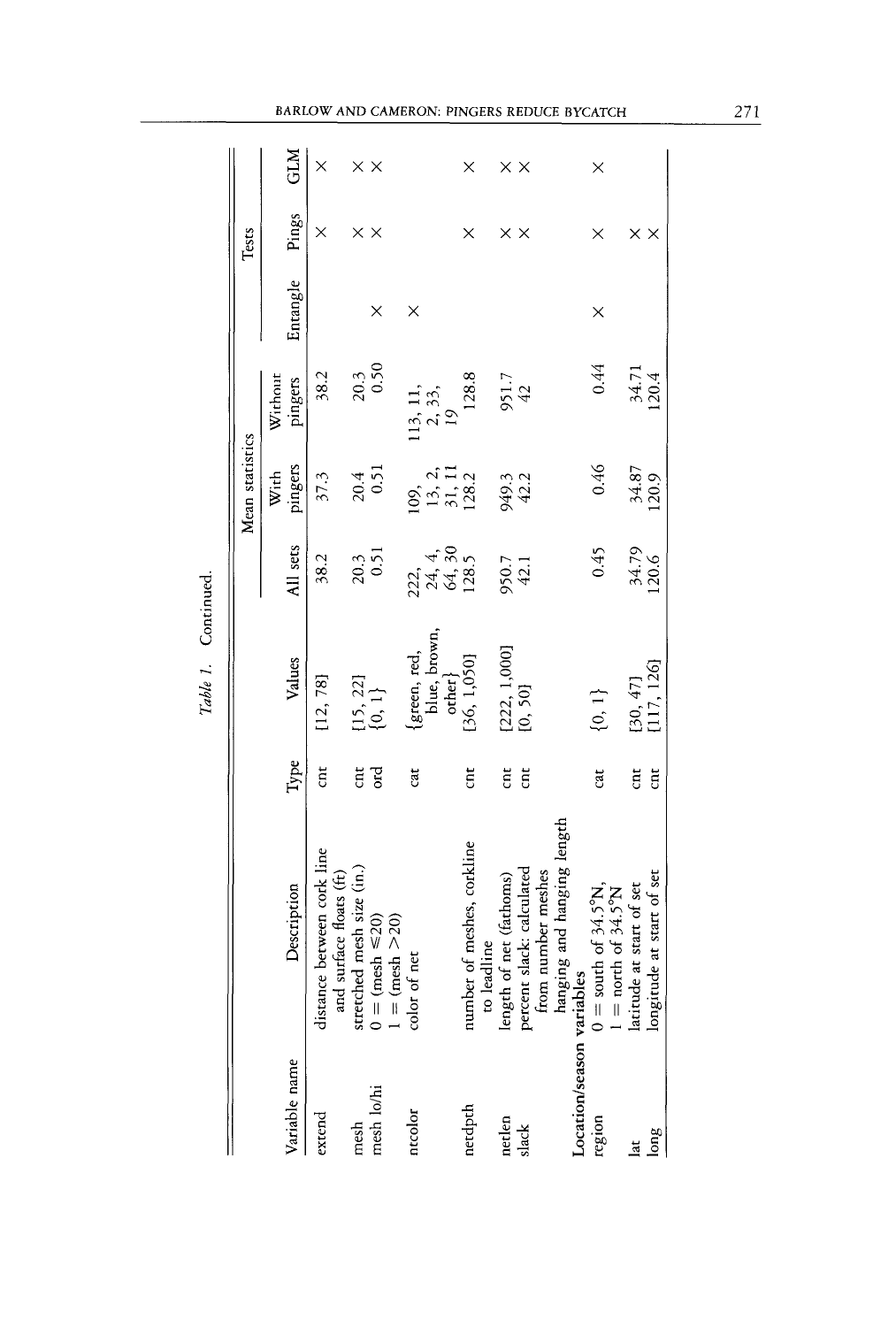|               |                                                                                                                                                                                                       |      |                     |                                 | Mean statistics                      |                             |          | Tests |            |
|---------------|-------------------------------------------------------------------------------------------------------------------------------------------------------------------------------------------------------|------|---------------------|---------------------------------|--------------------------------------|-----------------------------|----------|-------|------------|
| Variable name | Description                                                                                                                                                                                           | Type | Values              | All sets                        | With<br>pingers                      | Without<br>pingers          | Entangle | Pings | <b>GLM</b> |
| area          | Five fishing regions.<br>Regions 1, 3, 4, 5<br>separated by latitudes 33.83°,<br>34.33°, and 42.00°N. Region 2<br>composed of small<br>disjoint areas surrounding<br>Channel Islands.<br>month of set | đ    | $\{1,\ldots,5\}$    | $315, 13,$<br>$7, 253,$<br>$21$ | 10,80<br>161,                        | 154, 3,<br>2,<br>125,<br>11 |          |       |            |
| month         |                                                                                                                                                                                                       | a    | $\{1, \ldots, 12\}$ |                                 | င်္ဝင်္<br>၄င်္ဝင်္ဂလိုင်္လွင်္လွန္မ |                             |          |       | ×          |

Table 1. Continued. *Table 1.* Continued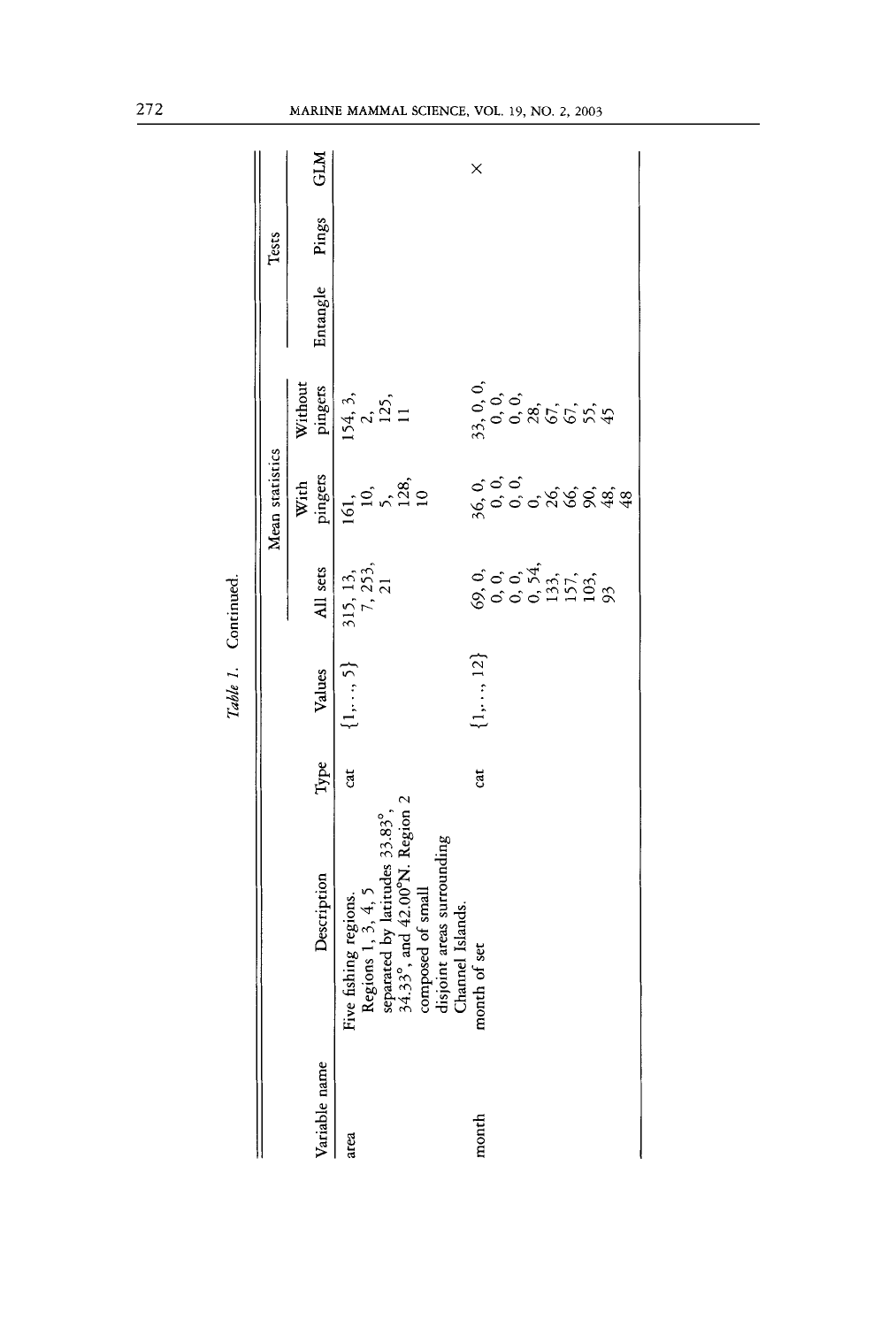|                                                                                                                                            |                 |   | Sets with pingers $(n =$ | 295)    |              |                 | Sets without pingers (n    | 314<br>$\parallel$ |                 |
|--------------------------------------------------------------------------------------------------------------------------------------------|-----------------|---|--------------------------|---------|--------------|-----------------|----------------------------|--------------------|-----------------|
|                                                                                                                                            | $\overline{AB}$ | # | of Entanglements per set |         |              |                 | # of Entanglements per set |                    |                 |
| Species                                                                                                                                    | sets            |   | $\mathbf{\sim}$          | ç       | Total        |                 | 2                          | S                  | Total           |
| Common dolphin, short-beaked<br>Delphinus delphis                                                                                          | 24              | ç |                          |         | ç            | 17              | $\sim$                     |                    | $\overline{2}1$ |
| Common dolphin, long-beaked<br>Delphinus capensis<br>Northern right whale dolphin<br>Lissoalalphis borealis<br>Pacific white-sided dolphin |                 |   |                          |         |              |                 |                            |                    |                 |
|                                                                                                                                            | ∝               |   |                          |         |              |                 |                            |                    |                 |
| Lagenorbynchus obliquidens                                                                                                                 |                 |   |                          |         |              |                 |                            |                    |                 |
| Grampus griseus<br>Risso's dolphin                                                                                                         |                 |   |                          |         |              |                 |                            |                    |                 |
| Dall's porpoise<br>Phocenoides dalli<br>Short-finned pilot whale<br>Gløbitephala macrorhynchus                                             |                 |   |                          |         |              |                 |                            |                    |                 |
|                                                                                                                                            |                 |   |                          |         |              |                 |                            |                    |                 |
| Sperm whale                                                                                                                                |                 |   |                          |         |              |                 |                            |                    |                 |
| Physeter macrocephalus<br>"Other cetaceans"                                                                                                | $\tilde{a}$     |   | 0                        |         |              | $\mathbf{a}$    |                            | 0                  | $^{12}$         |
| (excluding short-beaked<br>common dolphin)<br>All ceraceans                                                                                |                 |   |                          |         |              |                 |                            |                    |                 |
|                                                                                                                                            | 43              |   | 0                        |         | $\mathsf{D}$ | 27              |                            | 0                  | 33              |
| Northern elephant seal                                                                                                                     | $\frac{3}{2}$   |   |                          |         | ç            | $\overline{10}$ |                            |                    | $\overline{10}$ |
| Mirounga angustirostris<br>California sea lion<br>Zalopbus californianus                                                                   | $\frac{8}{16}$  |   |                          |         |              | $\overline{14}$ |                            |                    | $\vec{14}$      |
| All pinnipeds                                                                                                                              | $\overline{3}$  | r | $\circ$                  | $\circ$ | r            | 24              | ∊                          | $\circ$            | 24              |

BARLOW AND CAMERON: PINGERS REDUCE BYCATCH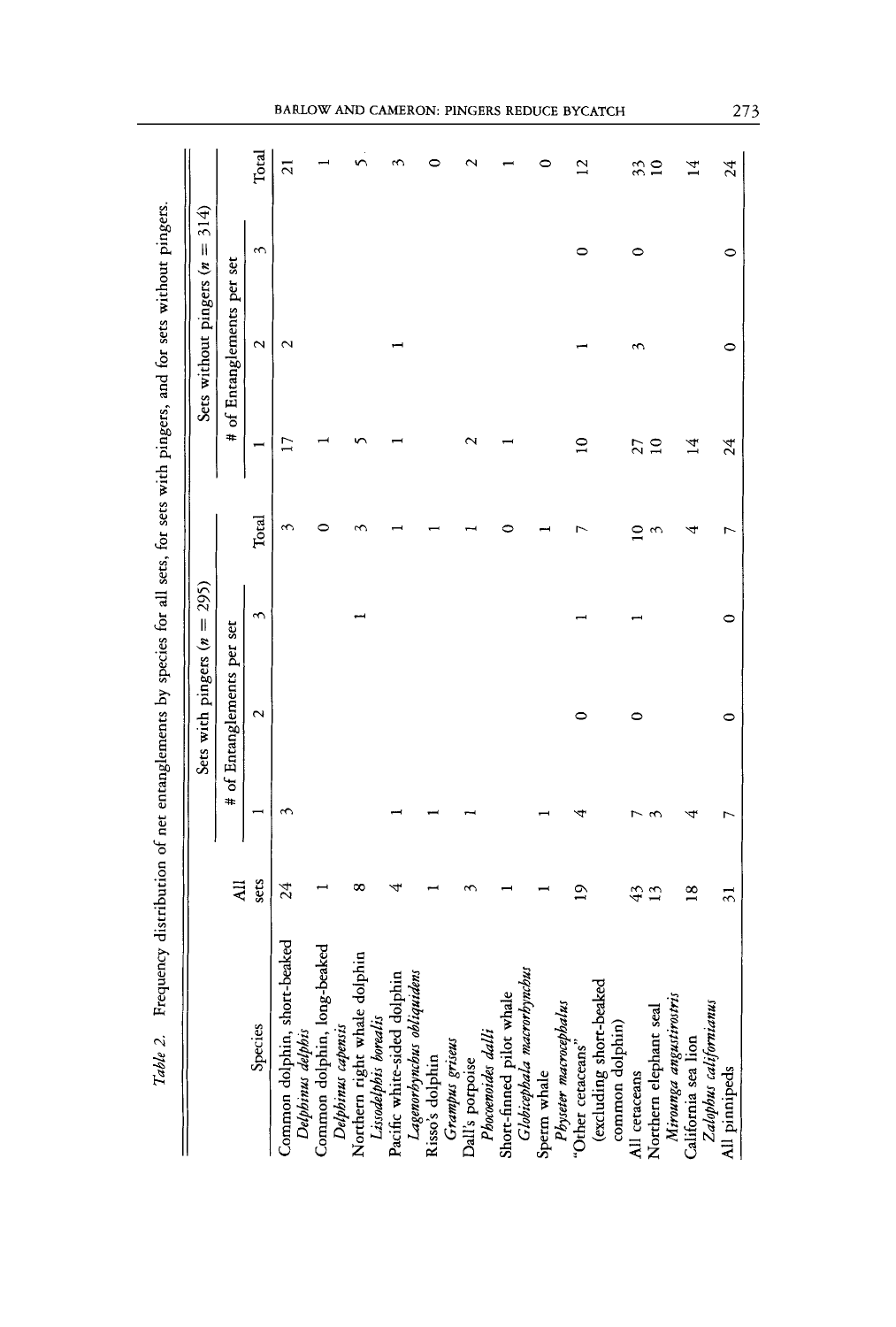program. Observers opportunistically recorded data on marine mammal sightings during the day as the vessel traveled from one location to another.

#### *Data Selection*

Experimental protocols were not followed on every set. Sometimes skippers chose not to employ pingers in rough seas (18 cases), during the first set of a season or the first set with an inexperienced crew (7 cases), when pingers were causing problems (2 cases), or for other reasons (20 cases). Occasionally, skippers chose to employ pingers even when the protocol called for none (because marine mammals were known to be present, *5* cases). For analyses presented here, we excluded every set which did not follow the experimental protocols. To prevent experimental manipulation of results, we also excluded all the sets from trips that were judged to be substantially out of compliance with experimental protocols (more than one-third of sets not following protocols). Of the 713 sets that were observed during the experiment, 104 were excluded, resulting in 609 sets that we included in our analyses.

#### *Statistical Analyses*

Descriptions and summary statistics for variables that are likely to affect marine mammal entanglement are given in Table 1. We use abbreviated variable names (Table 1) throughout this report. Some continuous variables and categorical variables with multiple states were collapsed to two-state categorical variables for some analyses; for example, the number of chemical light sticks ("sticks") was included as a continuous variable and as the categorical variable "sticks present."

The random distribution of net and set variables in pingered and unpingered sets was tested using the two-sample Wilcoxon rank sum test (two-tailed). The reduction in marine mammal bycatch when pingers were present was tested using a one-tailed Fisher's exact test using a  $2 \times 2$  contingency table (no entanglements *us.* one or more entanglements per set). Reduction in the number of entanglements per set was tested with a non-parametric Wilcoxon rank sum test (one-tailed test). The distributions of fish catch were far from Poisson or normal; therefore, the reduction in the number of target and non-target fish caught was tested only with the Wilcoxon rank sum test (one-tailed).

Multivariate tests of the effect of pingers and other variables on marine mammal entanglement were conducted using a Generalized Linear Modelling (GLM) framework (McCullagh and Nelder 1989). **A** logarithmic link function was used to approximate a Poisson error structure:

$$
\ln(E[Y_i]) = \beta_0 + \sum X_{ij}\beta_j
$$

where  $Y_i$  is the number of entanglements for observation *i*, (for a species or species group);  $X_{ii}$  is the value of predictor variable *j* for observation *i*, which may include main effects and interaction terms;  $\beta_i$  is the model coefficient for predictor variable *j*; and  $\beta_0$  is the coefficient for a constant term. The error structure was actually allowed to vary as

$$
\text{var}(Y_i) = \sigma^2 E[Y_i]
$$

where the dispersion parameter,  $\sigma^2$ , can be estimated from the residuals to accommodate deviations from Poisson expectations  $(\sigma^2 = 1.0)$ . Maximum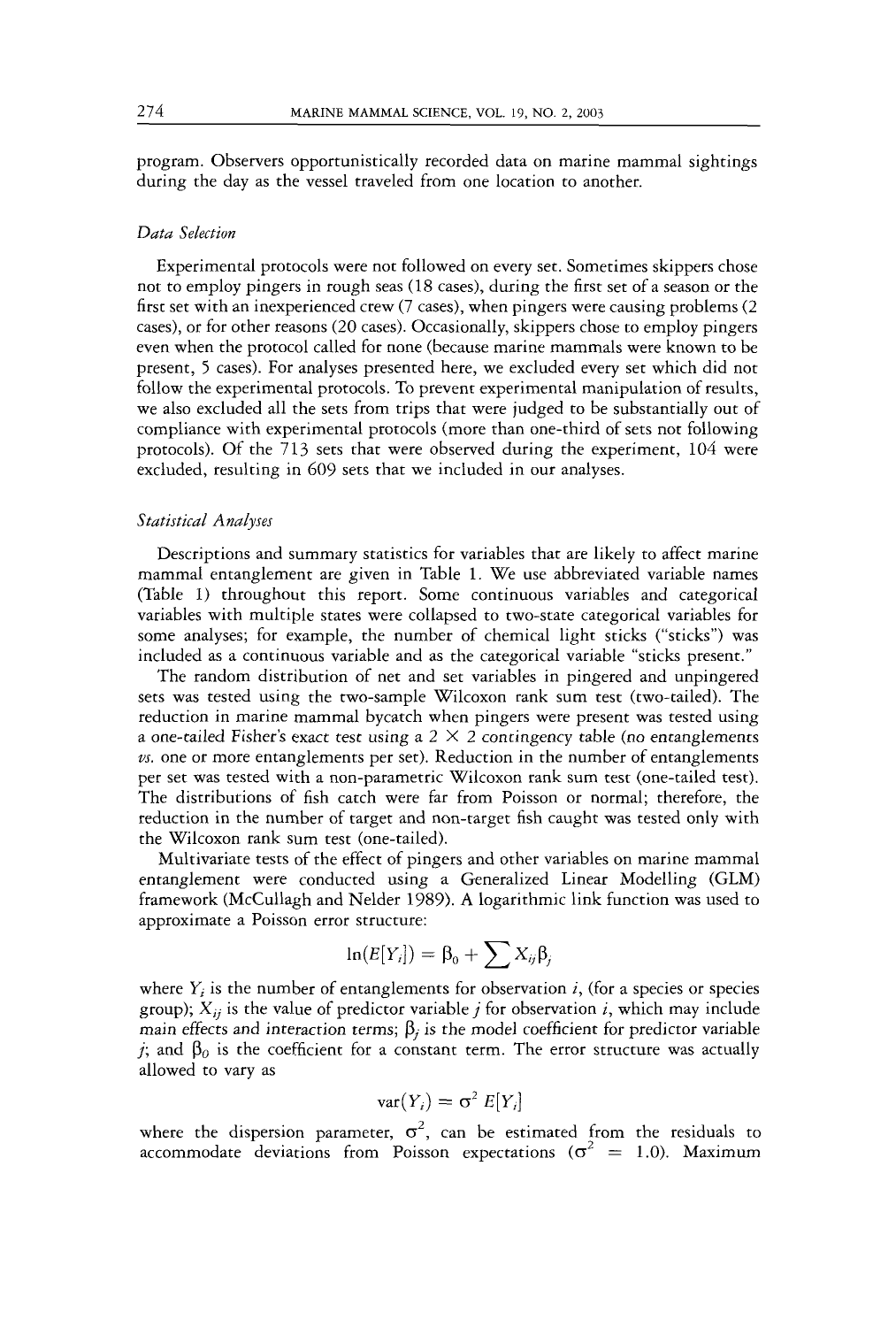likelihood estimates of the coefficients,  $\beta_i$ , were computed using iteratively reweighted least squares using SPLUS software. According to likelihood theory, these parameters are asymptotically normal for known variance, hence, a t-test was used to determine whether an estimated coefficient is significantly different from zero.

Three pinger response variables (entanglements of "short-beaked common dolphin," "other cetaceans," and "pinnipeds") were modeled as linear functions of predictor variables including the number of pingers ("pings"), the number of pingers squared ("pings squared"), and each variable indicated under the "GLM" column of Table 1. **A** "net volume" term, the product of *soak* time, net length, and net depth, was included by adding soak time, net length, and net depth simultaneously in a single model. Preliminary multivariate models were built using an approximate stepwise approach implemented in SPLUS. These models were then pruned by sequentially removing the least significant variable until all remaining variables were statistically significant using a test for a reduction in overall deviance  $(\alpha = 0.05)$ . For Poisson-distributed entanglements, a chi-square test was used for model selection, and for over-dispersed models, an F-test was used (McCullagh and Nelder 1989).

### **RESULTS**

#### *Entanglements*

**A** total of *74* marine mammals *(43* cetaceans and 3 1 pinnipeds) was entangled in the 609 sets during the experiment (Table *2).* Short-beaked common dolphins were the most common species and accounted for over half of the cetacean entanglements. Pinniped entanglements included northern elephant seals *(Mirounga angustirostris*) and California sea lions *(Zalophus californianus)* in roughly equal numbers. For both cetaceans and pinnipeds, entanglement rates in nets with pingers were approximately one-third the rates in nets without pingers (Table 3).

Most marine mammal entanglements consisted of single individuals; however, three northern right whale dolphins *(Lissodelphis borealis)* were found entangled in a single net (with *24* pingers). The empirical distributions of the number of entanglements per set for "short-beaked common dolphins," "other cetaceans," and "pinnipeds" did not differ significantly from the Poisson distribution (chi-square goodness of fit,  $\alpha = 0.05$ ).

#### *Possible Confounding Facton*

There were no significant differences between pingered and unpingered nets for any of the variables tested except for the number of light sticks ("sticks" and "sticks present"). Geographic distributions of sets showed no obvious differences between pingered and unpingered sets (Fig. 1). Only two variables other than the number of pingers were related to entanglement rates. Entanglement of short-beaked common dolphins was significantly related to the number of common dolphins sightings on that trip ("cdsight," Wilcoxon rank sum test,  $P = 0.0008$ ). Entanglement of "other cetaceans'' was not significantly related to any other variables. Entanglement of pinnipeds was significantly related to the cloud cover at the end of the set ("ecld lo/ hi," Wilcoxon rank sum test,  $P = 0.04$ ). Using a Bonferroni correction for multiple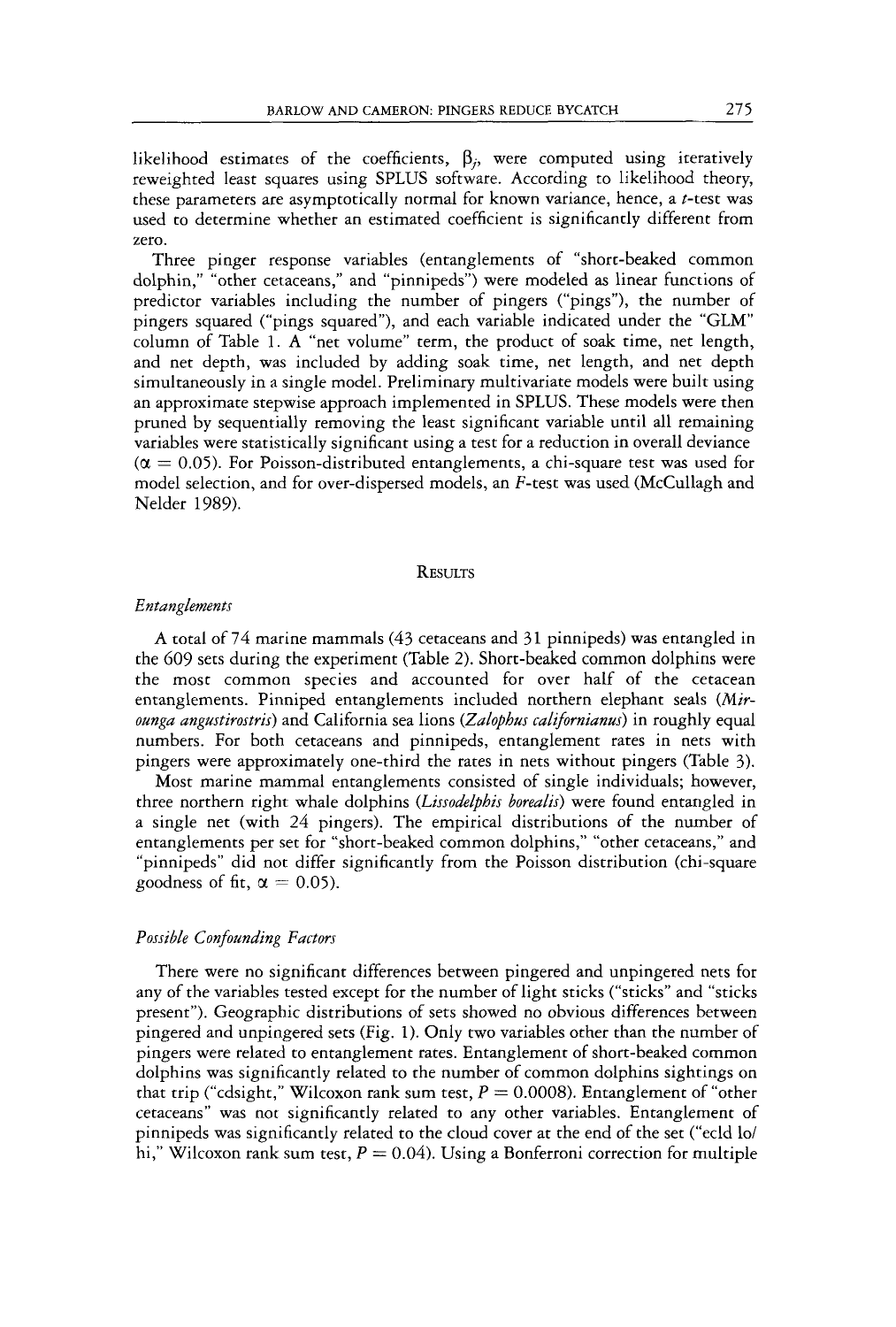|                                                                                                                                                                                       | Bycatch rates (total bycatch/total sets) | Statistical test results (P-value) |                     |
|---------------------------------------------------------------------------------------------------------------------------------------------------------------------------------------|------------------------------------------|------------------------------------|---------------------|
| Sets with pingers<br>Species                                                                                                                                                          | Sets without pingers                     | Wilcoxon rank sum rest             | Fisher's exact test |
| 0.010<br>Common dolphin, short-beaked                                                                                                                                                 | 0.067                                    | 0.001                              | 0.001               |
| 0.000<br>Delphinus delphis<br>Common dolphin, long-beaked                                                                                                                             | 0.006                                    | 0.227                              | 0.258               |
| 0.010                                                                                                                                                                                 | 0.016                                    | 0.070                              | 0.124               |
| 0.003<br>Delphinus capenis<br>Northern right whale dolphin<br>Lisodelphis borealis<br>Pacific white-sided dolphin<br>Lagenorbynchus obliquidens<br>Risso's dolphin<br>Grampus griseus | 0.010                                    | 0.317                              | 0.329               |
| 0.003                                                                                                                                                                                 | 0.000                                    | 0.789                              | 0.485               |
| 0.003                                                                                                                                                                                 | 0.006                                    | 0.318                              | 0.330               |
| 0.000<br>Dall's porpoise<br>Phocoencides dalli<br>Short-finned pilot whale<br><i>Globisephala marverhynchus</i><br>Sperm whale                                                        | 0.003                                    | 0.227                              | 0.258               |
| 0.003                                                                                                                                                                                 | 0.000                                    | 0.227                              | 0.485               |
| 0.024<br>Physter macrocephalus<br>"Other cetaceans"                                                                                                                                   | 0.041                                    | 0.087                              | 0.127               |
| (excluding short-beaked<br>common dolphin)                                                                                                                                            |                                          |                                    |                     |
| 0.034<br>All cetaceans                                                                                                                                                                | 0.110                                    | ${}_{0.001}$                       | 0.001               |
| 0.0100<br>Northern elephant seal<br>Mirounga angusitrostris                                                                                                                           | 0.032                                    | 0.036                              | 0.056               |
| 0.014<br>California sea lion                                                                                                                                                          | 0.045                                    | 0.013                              | 0.020               |
| 0.022<br>All pinnipeds                                                                                                                                                                | 0.076                                    | 0.003                              | 0.003               |
| Zalophus californianus                                                                                                                                                                |                                          |                                    |                     |

276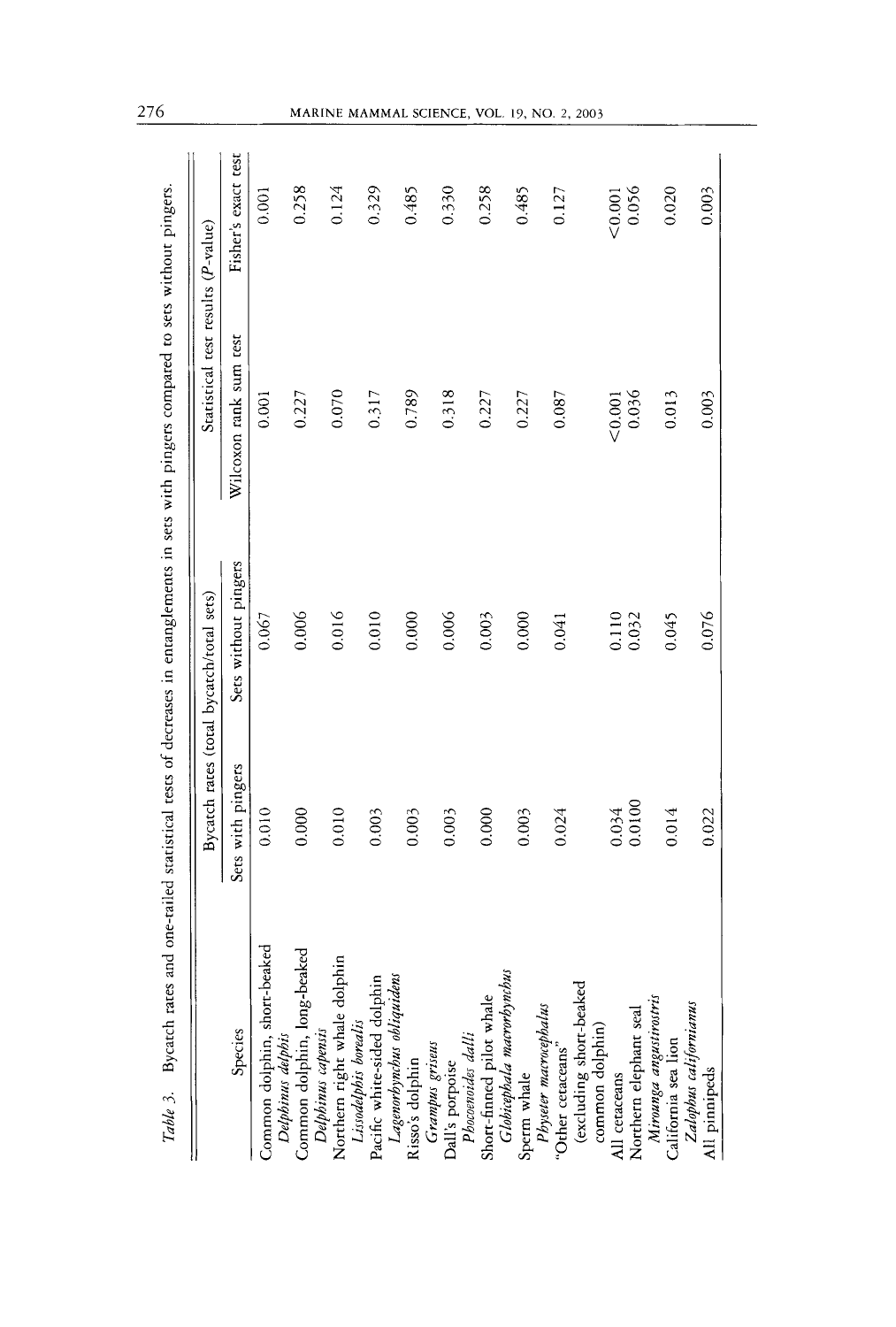testing  $(\alpha = 0.05/19 = 0.002)$ , only one variable (the number of common dolphin sightings) remained significantly related to entanglements.

#### Pinger Effects on Entanglements of Short-beaked Common Dolphins

The bycatch of short-beaked common dolphins was significantly lower in nets with pingers  $(P = 0.001$ , for both the one-tailed Wilcoxon rank sum test and the Fisher exact test, Table 3). The only other variable that appeared to be statistically significant was the number of common dolphin sightings on a trip  $(P \le 0.001)$ . The only variable selected in the stepwise log-linear model was the number of pingers squared  $(P = 0.0001$ , Table 4, Fig. 2).

#### *Pinger Effects on Entanglements of Other Cetaceans*

The bycatch of "other cetaceans" (other than short-beaked common dolphins) was not significantly related to pinger use in univariate tests  $(P = 0.08$  and  $P =$ 0.13 using the one-tailed Wilcoxon rank sum test and the Fisher exact test, respectively) (Table 3). However, when the number of pingers used was included in a GLM model (as number of pingers squared), the pinger effect was statistically significant  $(P = 0.03$ , Table 4, Fig. 3). The only other significant variable in the GLM model was the Beaufort sea state at the end of the set. Pingers were not significantly related to entanglement rates for any of the other species tested separately, but sample sizes were low in all cases (only one to eight total entanglements per species). Entanglement rates were lower in pingered nets for five out of the seven other cetacean species.

#### *Pinger Effects on Entanglements of Pinnipeds*

Pinniped bycatch was also significantly lower in pingered nets  $(P = 0.003$  or 0.003, one-tailed Wilcoxon rank sum test or the Fisher exact test, respectively) (Table 3). For individual species tested alone, bycatch reduction was significant for California sea lions  $(P = 0.01$  or 0.02, respectively) and marginally significant for northern elephant seals  $(P = 0.04$  or 0.06, respectively). The number of pingers ("pings") was one of four significant variables selected in the stepwise building of a GLM model for pinniped entanglement  $(P = 0.007,$  Table 4, Fig. 4). The other significant variables in the GLM model were water "depth," "gener," and "engine." In univariate tests the only significant variable in explaining pinniped entanglement was cloud cover ("ecldlohi"). This variable is not correlated with pinget use and cannot be used to explain the effect of pingers on entanglement.

#### **Pinger Effects on Catch**

There were no significant differences in the catch rates for the three target fish species (broadbill swordfish, common thresher shark, and shortfin mako shark) (one-tailed Wilcoxon tank sum test, Table *5).* The catch rates of the non-target fish species were also not significantly related to pinger use (Table 5).

#### **DISCUSSION**

Pingers significantly reduced total cetacean and pinniped entanglement in drift gill nets without significantly affecting swordfish or shark catch. Results also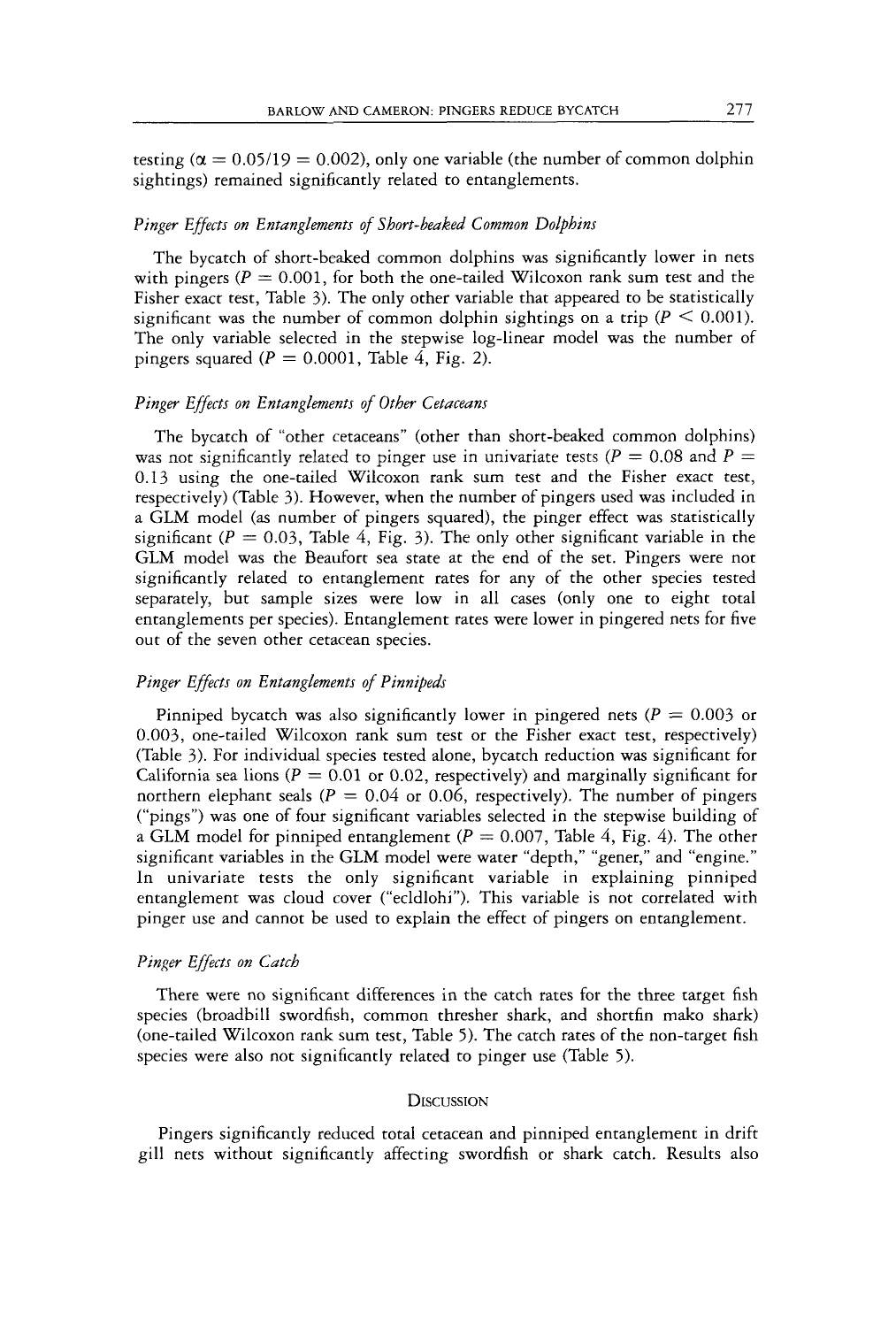| The company will be a series of the company of the series of the company of the company of the company of the company of the company of the company of the company of the company of the company of the company of the company |                      |                                                                                       | на предлага со предлага со предлага со предлага со предлага со предлага со предлага со предлага со предлага со предлага со предлага со предлага со предлага со предлага со предлага со предлага со предлага со предлага со пре<br>significant ( $\alpha = 0.05$ ). P-value is significance level from either chi-square rest or (for "other cetaceans") approximate F-rest for change in deviance. |                                              |                             |                                                                   |
|--------------------------------------------------------------------------------------------------------------------------------------------------------------------------------------------------------------------------------|----------------------|---------------------------------------------------------------------------------------|----------------------------------------------------------------------------------------------------------------------------------------------------------------------------------------------------------------------------------------------------------------------------------------------------------------------------------------------------------------------------------------------------|----------------------------------------------|-----------------------------|-------------------------------------------------------------------|
| Model                                                                                                                                                                                                                          | deviance<br>Residual | of freedom<br>Degrees                                                                 | Change in<br>deviance                                                                                                                                                                                                                                                                                                                                                                              |                                              | Estimated<br>coefficient    | Standard error<br>of coefficient                                  |
|                                                                                                                                                                                                                                | 160.77               | Common dolphin (short-beaked) entanglement model (estimated dispersion = 1.01)<br>608 |                                                                                                                                                                                                                                                                                                                                                                                                    |                                              | $-2.721$                    |                                                                   |
| Grand mean<br>+ Pings <sup>2</sup>                                                                                                                                                                                             | 142.74               | 607                                                                                   | $-15.03$                                                                                                                                                                                                                                                                                                                                                                                           | 0.0001                                       | $-0.0016$                   | $\frac{0.217}{0.0006}$                                            |
|                                                                                                                                                                                                                                |                      | 'Other cetaceans'' entanglement model (estimated dispersion $= 1.26$ )                |                                                                                                                                                                                                                                                                                                                                                                                                    |                                              |                             |                                                                   |
| Grand mean                                                                                                                                                                                                                     | 141.12               | 608                                                                                   |                                                                                                                                                                                                                                                                                                                                                                                                    |                                              | $-3.654$                    |                                                                   |
| $+$ Pings <sup>2</sup>                                                                                                                                                                                                         | 35.43                | 607                                                                                   | $-5.694$                                                                                                                                                                                                                                                                                                                                                                                           |                                              | $-0.0009$                   |                                                                   |
| + ebeaulohi                                                                                                                                                                                                                    | 30.74                | 606                                                                                   | $-4.690$                                                                                                                                                                                                                                                                                                                                                                                           | 0.03                                         | 1.023                       | 0.296<br>0.0005<br>0.555                                          |
|                                                                                                                                                                                                                                |                      | Pinniped entanglement model (estimated dispersion = 1.01)                             |                                                                                                                                                                                                                                                                                                                                                                                                    |                                              |                             |                                                                   |
| Grand mean                                                                                                                                                                                                                     | 87.40                | 509                                                                                   |                                                                                                                                                                                                                                                                                                                                                                                                    |                                              | $-2.830$                    | 0.206                                                             |
|                                                                                                                                                                                                                                | 82.46                | 606                                                                                   |                                                                                                                                                                                                                                                                                                                                                                                                    |                                              | $-0.00065$                  |                                                                   |
| $+$ Depth<br>$+$ Pings<br>$+$ Gener                                                                                                                                                                                            | 75.15                | 605                                                                                   | $-4.94$<br>$-7.31$<br>$-4.45$                                                                                                                                                                                                                                                                                                                                                                      | $\begin{array}{c} 0.03 \\ 0.007 \end{array}$ |                             |                                                                   |
|                                                                                                                                                                                                                                | 70.70                | 604                                                                                   |                                                                                                                                                                                                                                                                                                                                                                                                    | 0.03                                         |                             |                                                                   |
| + Engine                                                                                                                                                                                                                       | 65.87                | 603                                                                                   | $-4.83$                                                                                                                                                                                                                                                                                                                                                                                            | 0.03                                         | $-0.031$<br>1.090<br>-6.730 | $\begin{array}{c} 0.00026 \\ 0.011 \\ 0.694 \\ 10.35 \end{array}$ |

Table 4. Analysis of deviance tables for log-linear fits to marine mammal entanglements. Initial models built using approximate stepwise deviance tables for log-linear fits to marine mammal entanglements. Initial models built using approximate stepwise approach implemented in SPLUS, then non-significant variables deleted (sequentially removing least significant) until remaining terms all statistically SPLUS, then non-significant variables deleted (sequentially removing least significant) until remaining terms all statistically

*Table 4.* Analysis of approach implemented in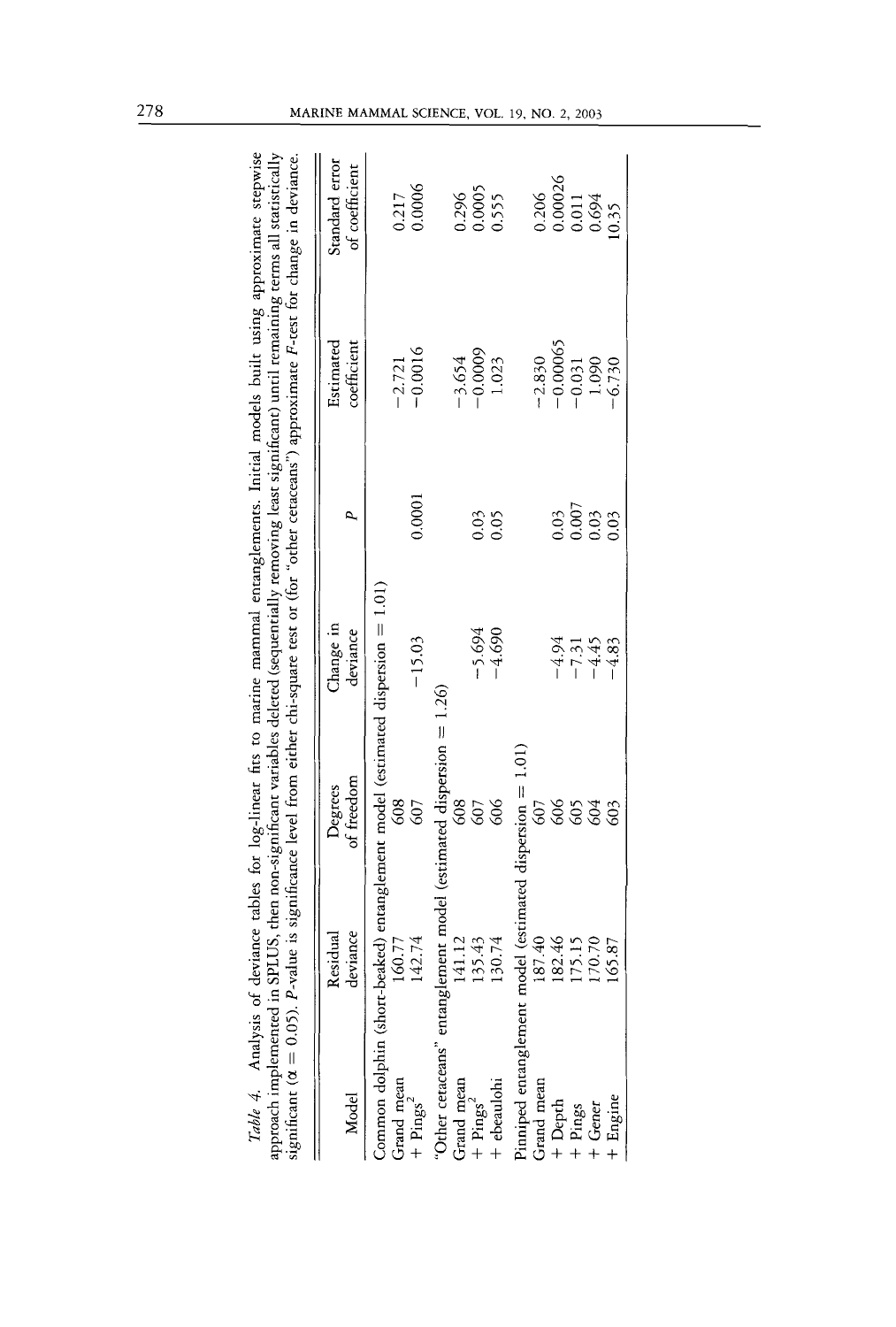

*Figure 2.* Predicted bycatch per set of short-beaked common dolphins as function of number of pingers based on GLM. Dotted lines show approximate 95% confidence intervals.

indicate a greater reduction with a greater number of pingers. These results are similar to results of previous experiments that showed a significant reduction in harbor porpoise bycatch when pingers were used on set gill nets (Kraus *et al.* 1997, Larsen', Trippel 1999, Gearin *et al.* 2000). Our experiment is, however, the first unequivocal demonstration that pingers are correlated with a significant reduction in the bycatch for a delphinid cetacean (short-beaked common dolphin) and for a pinniped (California sea lion). The significant reduction in total cetacean bycatch was largely driven by the reduction in bycatch of short-beaked common dolphins. Bycatch reduction was not statistically significant for any other cetacean species (although, bycatch was lower for most). An impractically large sample would be required to find a statistically significant result for rare species, even if their response was the same as for common dolphins.

Because of the potential importance of these results in reducing marine mammal bycatch worldwide, it is important to investigate potential spurious causes of these patterns. One potential concern is the lack of a true double-blind control in our experimental protocol. We cannot tell whether the observed pinger effect was caused by the sound produced by the pingers or by the presence of something novel hanging from the net. We believe that the visual enhancement caused by the presence of the pingers at night is trivial and that the sounds they emit almost certainly caused the reduction in bycatch; however, out design does not allow us to distinguish between these hypotheses. A more serious concern is the possible direct or inadvertent manipulation of the results by the observers or the fishermen. The observers had no direct role in the design or analysis of the experiment and would not directly benefit by manipulating the results (other than the common human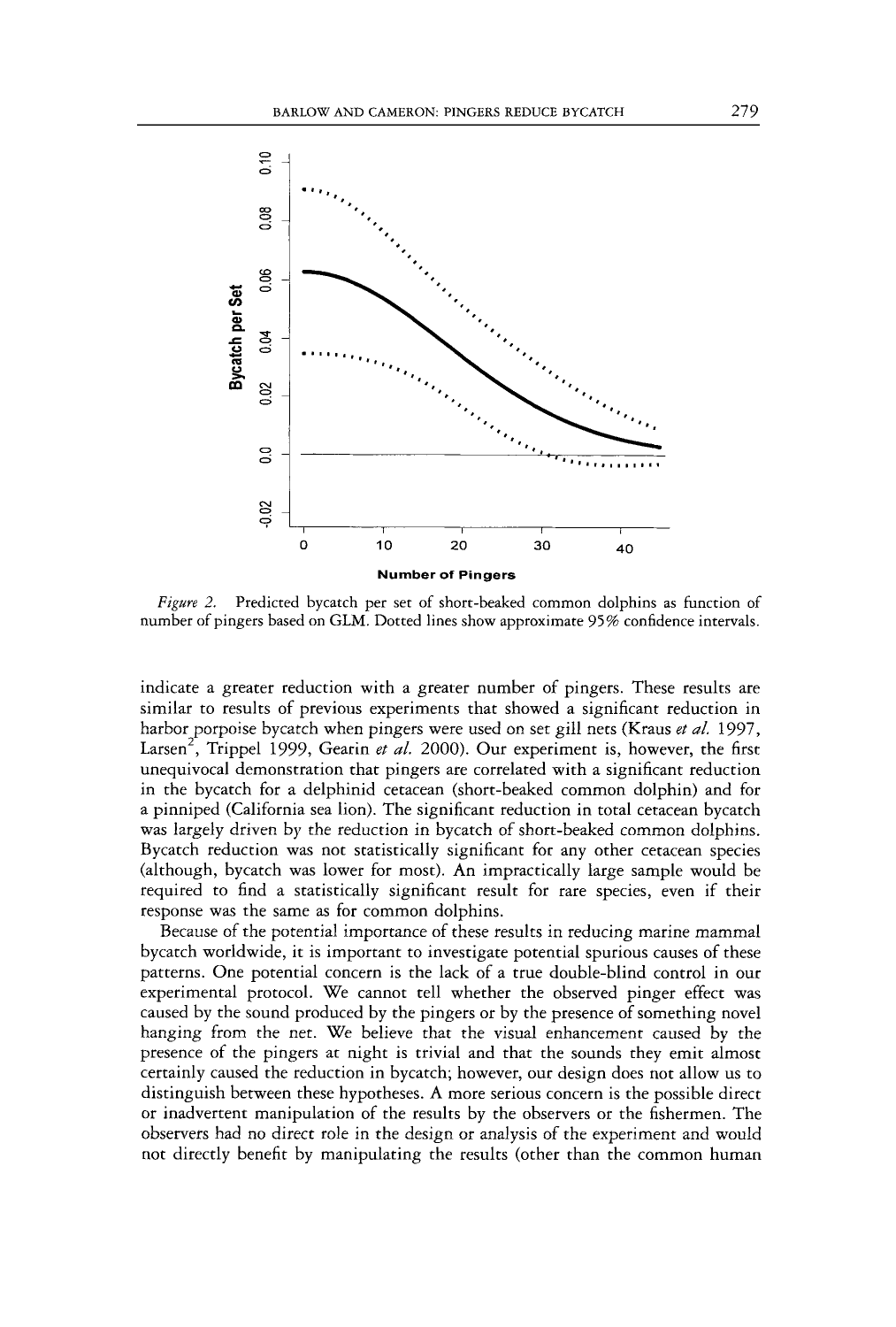

*Figare 3.* Predicted bycatch per set of "other cetaceans'' (other than short-beaked common dolphins) as function of number of pingers based on GLM. Dotted lines show approximate 95% confidence intervals.

desire for successful outcomes). Fishermen knew that their industry was under growing scrutiny and that, if bycatch were not reduced, they might face additional regulations or even closure; therefore, fishermen had a strong incentive to show that pingers worked. The ability for fishermen to manipulate results was limited because the fishermen had already chosen a location before a set was determined to be "pingered" or "unpingered." Sets were eliminated from analysis when this protocol was not followed. Once a net is set in a given location, there is little that a fisherman can do to affect marine mammal bycatch. Of the variables that are under a captain's control ("dlight," "engine," "gener," "sticks," "soak," and "sonar"), only "sticks" was significantly correlated with pinger use, and none were significantly correlated with cetacean bycatch. The effect of pingers on bycatch was greater than the effects of any other variables (except number of common dolphin sightings), and it would be impossible to contrive such a strong pinger effect by subtle experimental manipulations. Additional analyses (including classification and regression trees, CART) were conducted to **look** for other variables that might explain patterns of entanglements,  $12$  and pingers also emerged as an important explanatory variable in those studies.

 $12$  Cameron, G. 1999. Report on the effect of acoustic warning devices (pingers) on cetacean and pinniped bycatch in the California drift gillnet fishery. Administrative Report LJ-99-08C (unpublished). 71 pp. Available from the Southwest Fisheries Science Center, *8604* La Jolla Shores Drive, La Jolla, CA 92037, U.S.A.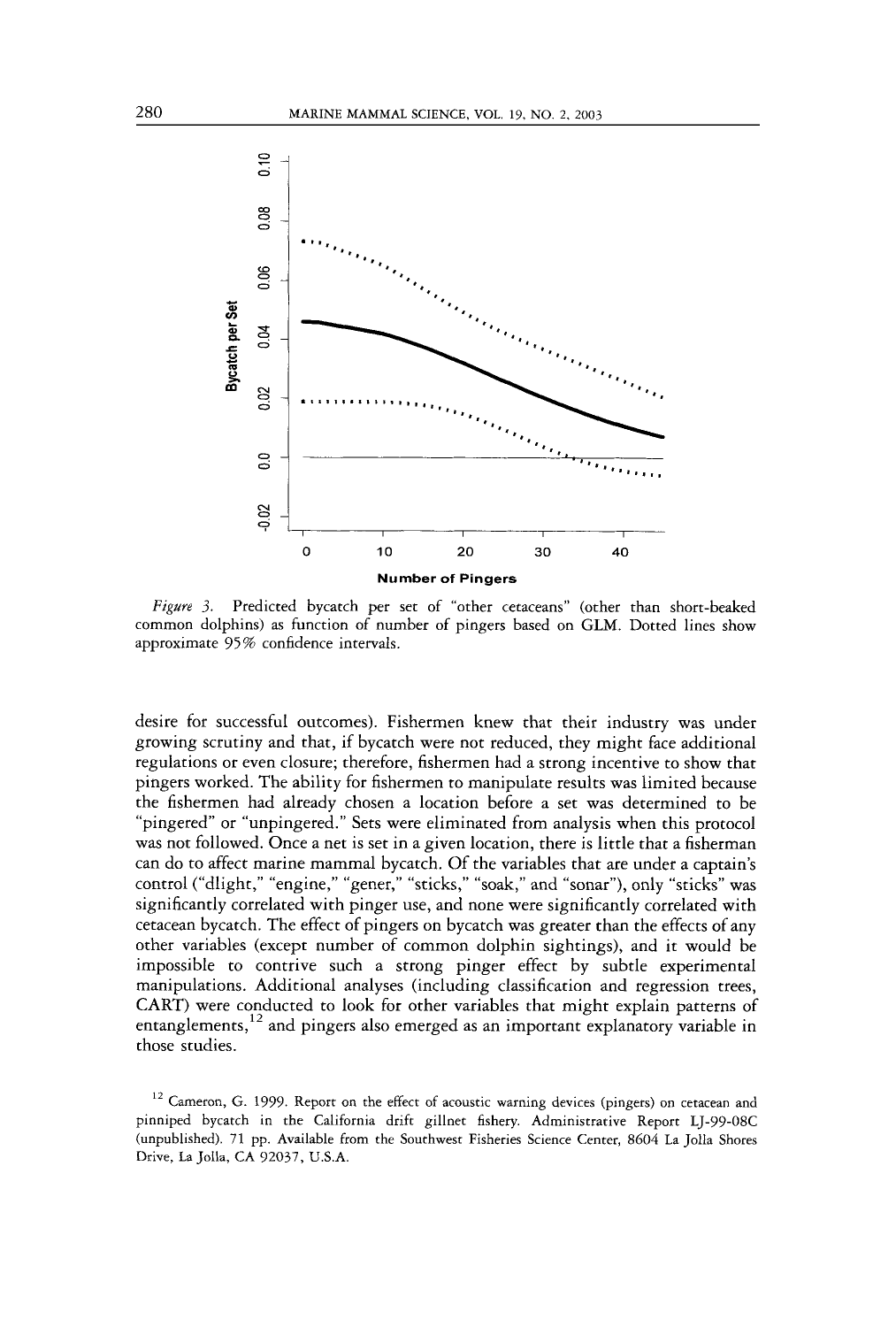|                                                                                                                                | Table 5. Catch (number of fish) and one-tailed statistical tests for decreases in catch rates for sets with and without pingers. |       |                   |                |                      |                   |
|--------------------------------------------------------------------------------------------------------------------------------|----------------------------------------------------------------------------------------------------------------------------------|-------|-------------------|----------------|----------------------|-------------------|
|                                                                                                                                | Total catch                                                                                                                      |       | Sets with pingers |                | Sets without pingers | Wilcoxon rank sum |
| Species                                                                                                                        | $(4 \text{ of } 6 \text{sh})$                                                                                                    | Catch | Catch/set         | Catch          | Catch/set            | P-value           |
| Target                                                                                                                         |                                                                                                                                  |       |                   |                |                      |                   |
|                                                                                                                                | 1,075                                                                                                                            | 513   | 1.74              | 562            | 1.79                 | 0.46              |
| rangor<br>Swordfish, broadbill<br>X <i>iphias gladius</i><br>Shark, Common thresher<br>A <i>lopius vulpinas</i><br>Shark, mako | 462                                                                                                                              | 170   | 0.58              | 292            | 0.93                 | 0.24              |
| Isurus oxyrinchus                                                                                                              | 815                                                                                                                              | 418   | 1.42              | 597            | 1.26                 | 0.53              |
|                                                                                                                                |                                                                                                                                  |       |                   |                |                      |                   |
| Non-target<br>Mola, common<br>Mola mola                                                                                        | 2,162                                                                                                                            | 1,012 | 3.43              | 1,150          | 3.66                 | 0.43              |
|                                                                                                                                | 607                                                                                                                              | 306   | 1.04              | 501            | 0.96                 | 0.30              |
|                                                                                                                                |                                                                                                                                  |       |                   |                |                      |                   |
| Opah<br>L <i>ampris guttatus</i><br>Shark, bigeye thresher<br>A <i>lopius supersitiosus</i><br>Shark, blue<br>Prionaae glauca  | $\mathcal{S}^9$                                                                                                                  | 25    | 0.09              | $\overline{4}$ | 0.14                 | 0.32              |
|                                                                                                                                | 2,119                                                                                                                            | 1,066 | 3.61              | 1,053          | 3.35                 | 0.71              |
|                                                                                                                                |                                                                                                                                  |       |                   | 421            |                      |                   |
| Tuna, albacore                                                                                                                 | 1,117                                                                                                                            | 696   | 2.36              |                | 1.34                 | 0.46              |
| Thunnus alalunga<br>Tuna, bluefin<br>Thunnus thynnus                                                                           | 572                                                                                                                              | 295   | 1.00              | 277            | 0.88                 | 0.37              |
|                                                                                                                                |                                                                                                                                  | 274   |                   |                |                      |                   |
| Katsuwonus pelamis<br>Tuna, skipjack                                                                                           | 580                                                                                                                              |       | 0.93              | 306            | 0.97                 | 0.32              |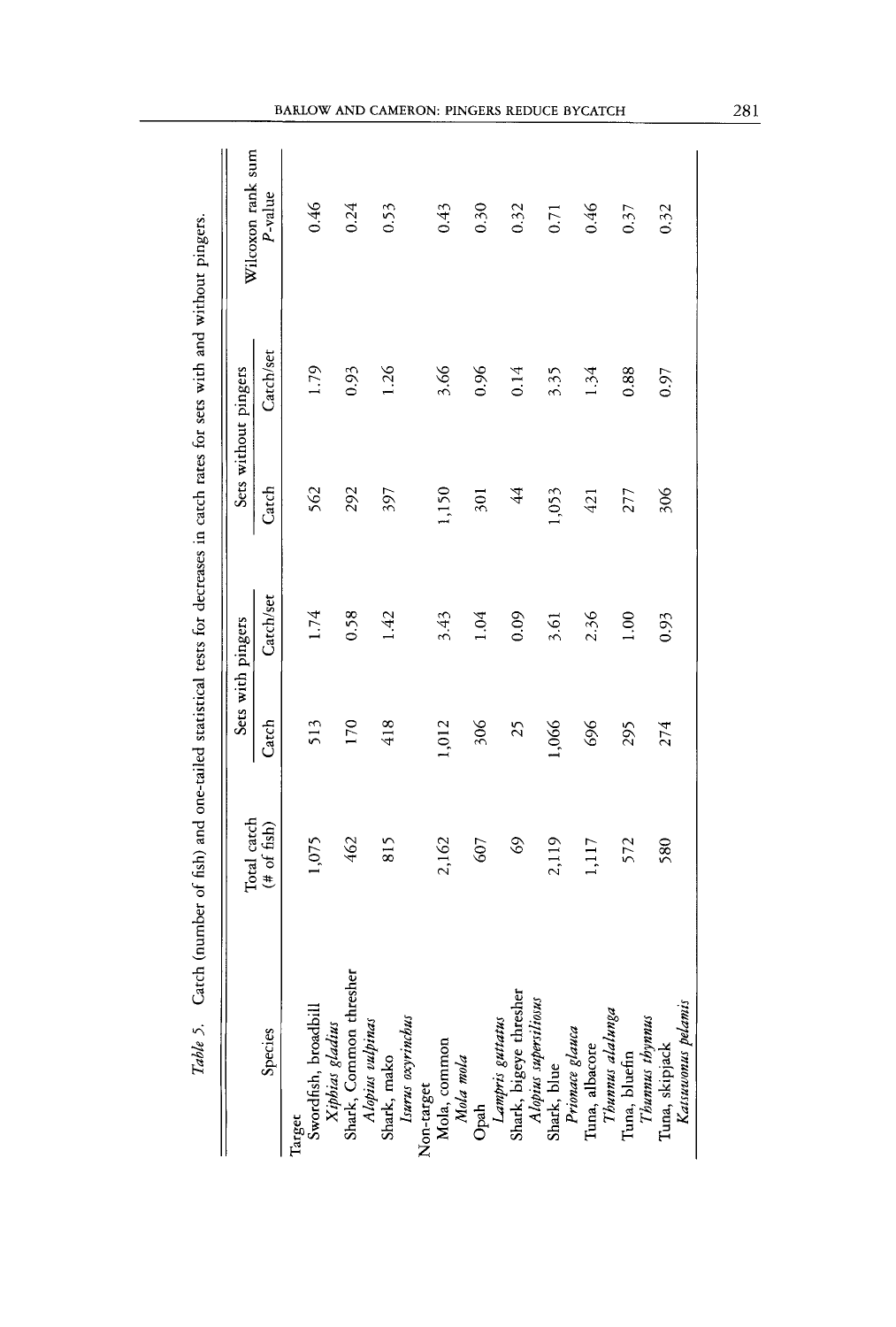

*Figure 4.* Predicted bycatch per set of pinnipeds as function of number of pingers based on GLM. Dotted lines show approximate 95% confidence intervals.

Additional work is needed to determine the optimal number and placement of pingers on drift gill nets. Log-linear models indicate that mortality rate is still decreasing with number of pingers within the range of 30–40 pingers (Fig. 2–4); however, there were few data during this experiment within the range of  $1-20$ pingers, so there is considerable uncertainty about the shape of this response curve in that region. The GLM model identified Beaufort sea state, engine noise, and generator noise as possible explanatory variables in some analyses. All three variables are sources of noise that might mask the sounds produced by pingers; however, engine and generator noise could also act to alert animals to the presence of the net. Water depth is another explanatory variable for pinnipeds; this might be expected because California sea lions forage only in the shallower, inshore portion of the operational range of drift gill net vessels.

The reduction we see in pinniped entanglements is particularly surprising because others have predicted that pinnipeds might be attracted to nets to feed on the captured fish (the "dinner bell" effect). However, in an experimental study of the response of captive California sea lions to pingers, Anderson (2000) showed that they initially responded with a start followed by avoidance (five of six sea lions left the water). This response helps explain the reduction we noted in sea lion entanglements.

Although pingers appear to reduce bycatch for a large range of marine mammal species, we echo the concerns that have been expressed by many other authors that animals may habituate to pingers. Given the relatively small number of nets and the huge area fished, habituation may be less of a concern for the California drift gill net fishery than for intensive, localized set gill net fisheries in the Gulf of Maine and in the North Sea. We believe that pingers are unlikely to reduce the bycatch of all cetacean species or all pinniped species.